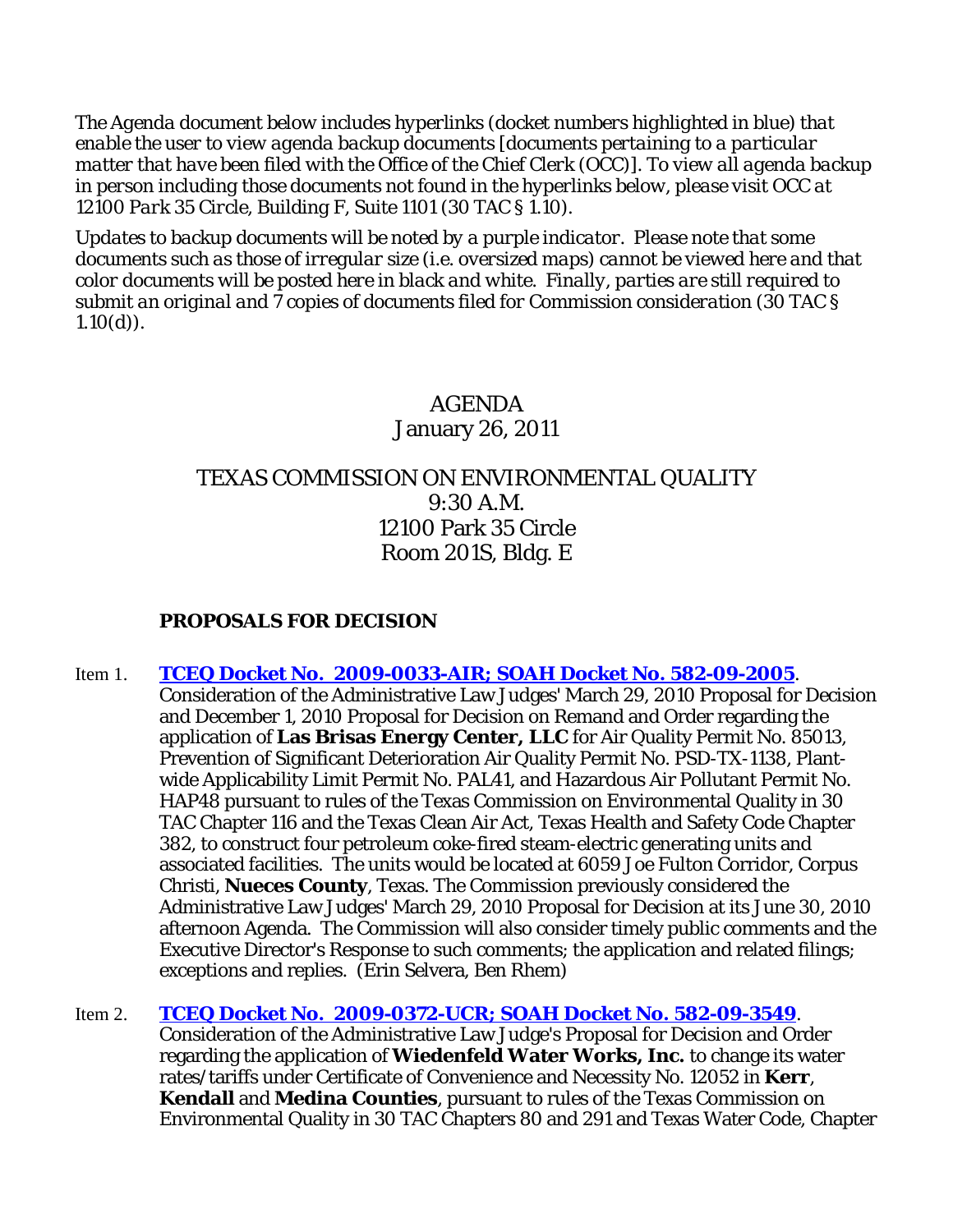13. The Commission will also consider the application, related filings, record evidence and exhibits, exceptions and replies. (Kamal Adhikari, Stefanie Skogen)

Item 3. **[TCEQ Docket No. 2009-0862-MSW-E; SOAH Docket No. 582-10-1474](http://www7.tceq.state.tx.us/uploads/eagendas/Agendas/2011/1-26-2011/downstream.pdf)**. Consideration of the Administrative Law Judge's Proposal for Decision and Order assessing administrative penalties and requiring certain actions of **Downstream Environmental, L.L.C.** in **Harris County**, Texas; RN101662617; regarding municipal solid waste and water quality violations pursuant to Tex. Water Code chs. 7 and 26, Tex. Health & Safety Code ch. 361, and the rules of the Texas Commission on Environmental Quality, including specifically 30 Tex. Admin. Code ch. 60. The Commission will also consider timely filed exceptions and replies. (Jennifer Cook)

## Item 4. **[TCEQ Docket No. 2009-1612-PST-E; SOAH Docket No. 582-10-3449](http://www7.tceq.state.tx.us/uploads/eagendas/Agendas/2011/1-26-2011/teel.pdf)**.

**Cont'd to March 9, 2011 Agenda**

Consideration of the Administrative Law Judge's Proposal for Decision and Order assessing administrative penalties against and requiring certain actions of **Earnest M. Teel** in **Anderson County**, Texas; RN101802007; regarding petroleum storage tank violations pursuant to Tex. Water Code chs. 7 and 26 and the rules of the Texas Commission on Environmental Quality, including specifically 30 Tex. Admin. Code ch. 60. The Commission will also consider timely filed exceptions and replies. (Marshall Coover)

## **HEARING REQUESTS/REQUESTS FOR RECONSIDERATION**

## Item 5. **[Docket No. 2010-1711-AIR](http://www7.tceq.state.tx.us/uploads/eagendas/Agendas/2011/1-26-2011/splendora.pdf)**.

Consideration of application by **Splendora Ready Mix, Inc.** for registration to use the Air Quality Standard Permit for Concrete Batch Plants, Registration No. 91552 which would authorize the construction of a permanent concrete batch plant. The plant site is located at 26670 Midline Rd, Splendora, **Montgomery County**, Texas. The Commission will also consider requests for hearing or reconsideration, related responses and replies, public comment, and the Executive Director's Response to Comments. (Catherine Chinni, Alexis Lorick)

## Item 6. **[Docket No. 2010-0837-WR](http://www7.tceq.state.tx.us/uploads/eagendas/Agendas/2011/1-26-2011/lubbock.wr.pdf)**.

Consideration of the application by the **City of Lubbock** for an amendment to Permit No. 3985 to authorize the diversion and use of all historic and future discharges of Canadian River Basin surface water-based return flows and groundwater-based return flows, including up to 10,081 acre-feet per year currently authorized for discharge by TPDES Permit No 10353-002, for agricultural, municipal, industrial and recreational purposes anywhere within **Lubbock** and **Lynn Counties**, and to convey such return flows using the bed and banks of the North Fork Double Mountain Fork Brazos River from the discharge point authorized by TPDES Permit No. 10353-002 to a downstream diversion point. The discharge point authorized by TPDES Permit No. 10353-002 is located near the point where F.M. 400 in Lubbock County crosses the North Fork Double Mountain Fork Brazos River, and the most downstream point of diversion sought is located approximately 14,300 feet downstream of the discharge, near the point where C.R. 7300 in Lubbock County crosses the North Fork Double Mountain Fork Brazos River, approximately 4.5 miles northeast of the City of Slaton, Texas in Lubbock County. Existing Water Use Permit No. 3985 authorizes the City of Lubbock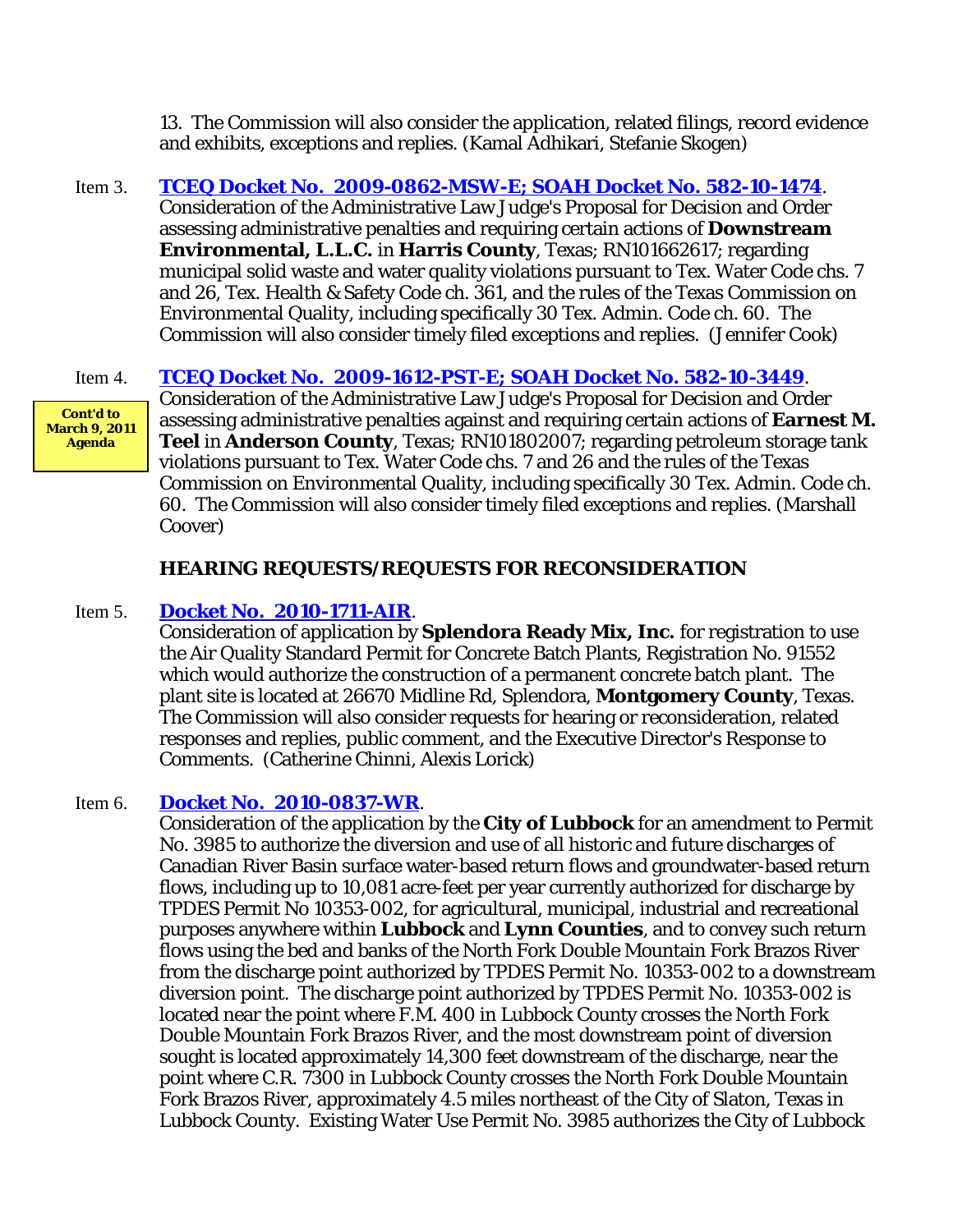to use, within the Brazos River Basin, 22,910 acre-feet of return flows per year created as a result of the City's use of municipal water purchased from the Canadian River Municipal Water Authority. The Commission will also consider requests for hearing or reconsideration, related responses and replies, and public comment. (Robin Smith, Ron Ellis)

## **MOTION TO OVERTURN**

## Item 7. **[Docket No. 2010-1886-MIS](http://www7.tceq.state.tx.us/uploads/eagendas/Agendas/2011/1-26-2011/genan.pdf)**.

Consideration of a Motion to Overturn (titled a Motion for Reconsideration and/or Motion to Overturn) filed by the Citizens for Responsible Recycling regarding the Executive Director's October 28, 2010 approval of Scrap Storage Facility Registration No. 620073 for **Genan, Inc.** to transport, store, and process scrap tires at a facility to be located at 18038 Beaumont Highway in Houston, **Harris County**, Texas. The Commission will also consider timely filed responses and replies to the Motion to Overturn.

## **MISCELLANEOUS MATTERS**

## Item 8. **[Docket No. 2010-0875-DIS](http://www7.tceq.state.tx.us/uploads/eagendas/Agendas/2011/1-26-2011/2010-0875-DIS.pdf)**.

**Update attached to hyperlink** 1/24/11 5:00 PM Discussion of compliance with the terms and conditions of the September 10, 2010 Compliance Agreement between the Executive Director of the Texas Commission on Environmental Quality ("TCEQ") and the **Kinney County Groundwater Conservation District**, TCEQ ID No. 5196450; and RN102880663. (Kelly Mills, Jim Sallans)

## Item 9. **[Docket No. 2010-1971-MIS](http://www7.tceq.state.tx.us/uploads/eagendas/Agendas/2011/1-26-2011/2010-1971-MIS.pdf)**.

Consideration of **gifts and donations** of \$500.00 or more in value given to the TCEQ, submitted for approval in accordance with Chapter 575 of the Government Code, concerning acceptance of gifts by certain state agencies. (Elizabeth West)

## **AGRICULTURAL ENFORCEMENT AGREED ORDERS**

## Item 10. **[Docket No. 2010-0863-AGR-E.](http://www7.tceq.state.tx.us/uploads/eagendas/Agendas/2011/1-26-2011/0863agr.pdf)**

Consideration of an Agreed Order assessing administrative penalties and requiring certain actions of **Robert William Strona dba Kings X Dairy** in **Hill County**; RN102287703; for water quality violations pursuant to Tex. Water Code chs. 7 and 26 and the rules of the Texas Commission on Environmental Quality, including specifically 30 Texas Administrative Code ch. 60. (Steve Villatoro, Laurie Eaves)

## Item 11. **[Docket No. 2010-0744-AGR-E](http://www7.tceq.state.tx.us/uploads/eagendas/Agendas/2011/1-26-2011/0744agr.pdf)**.

Consideration of an Agreed Order assessing administrative penalties and requiring certain actions of **Stanley Haedge dba KOW Castle Dairy** in **Erath County**; RN102869708; for water quality violations pursuant to Tex. Water Code chs. 7 and 26 and the rules of the Texas Commission on Environmental Quality, including specifically 30 Texas Administrative Code ch. 60. (Harvey Wilson, Laurie Eaves)

## **AIR QUALITY ENFORCEMENT AGREED ORDERS**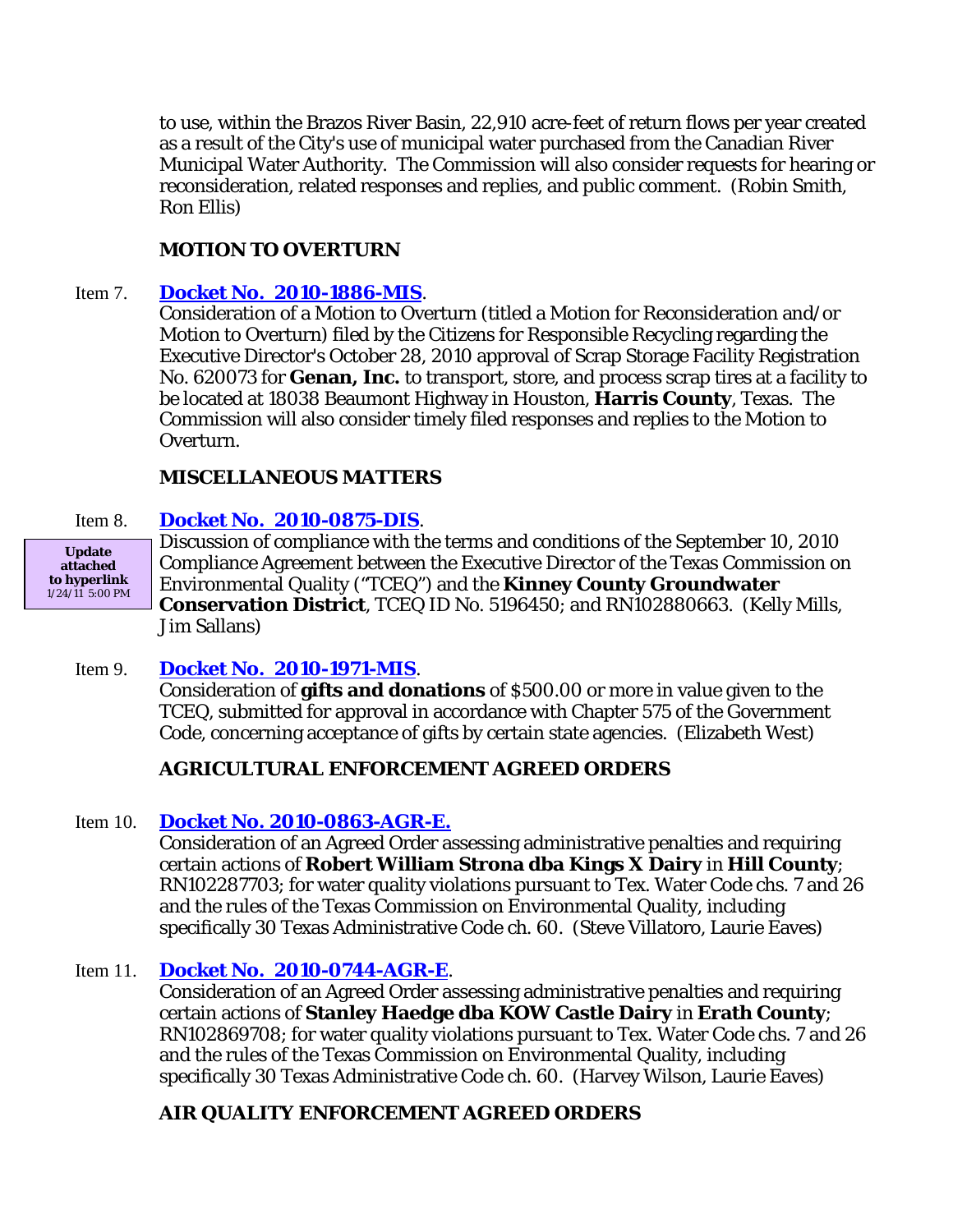## Item 12. **[Docket No. 2010-1261-AIR-E](http://www7.tceq.state.tx.us/uploads/eagendas/Agendas/2011/1-26-2011/1261air.pdf)**.

Consideration of an Agreed Order assessing administrative penalties and requiring certain actions of **Enterprise Products Operating LLC** in **Harris County**; RN102580834; for air quality violations pursuant to Tex. Health & Safety Code ch. 382, Tex. Water Code ch. 7, and the rules of the Texas Commission on Environmental Quality, including specifically 30 Texas Administrative Code ch. 60. (Todd Huddleson, Laurie Eaves)

## Item 13. **[Docket No. 2010-1266-AIR-E](http://www7.tceq.state.tx.us/uploads/eagendas/Agendas/2011/1-26-2011/1266air.pdf)**.

Consideration of an Agreed Order assessing administrative penalties against **Lone Star Industries, Inc. dba Buzzi Unicem USA** in **Nolan County**; RN100220847; for air quality violations pursuant to Tex. Health & Safety Code ch. 382, Tex. Water Code ch. 7, and the rules of the Texas Commission on Environmental Quality, including specifically 30 Texas Administrative Code ch. 60. (Heather Podlipny, Laurie Eaves)

## Item 14. **[Docket No. 2010-0738-AIR-E](http://www7.tceq.state.tx.us/uploads/eagendas/Agendas/2011/1-26-2011/0738air.pdf)**.

Consideration of an Agreed Order assessing administrative penalties and requiring certain actions of **Akzo Nobel Surface Chemistry LLC** in **Fort Bend County**; RN100219393; for air quality violations pursuant to Tex. Health & Safety Code ch. 382, Tex. Water Code ch. 7, and the rules of the Texas Commission on Environmental Quality, including specifically 30 Texas Administrative Code ch. 60. (Kirk Schoppe, Laurie Eaves)

## Item 15. **[Docket No. 2010-0854-AIR-E](http://www7.tceq.state.tx.us/uploads/eagendas/Agendas/2011/1-26-2011/0854air.pdf)**.

Consideration of an Agreed Order assessing administrative penalties and requiring certain actions of **Flint Hills Resources, LP** in **Jefferson County**; RN100217389; for air quality violations pursuant to Tex. Health & Safety Code ch. 382, Tex. Water Code ch. 7, and the rules of the Texas Commission on Environmental Quality, including specifically 30 Texas Administrative Code ch. 60. (Rebecca Johnson, Laurie Eaves)

## Item 16. **[Docket No. 2010-1292-AIR-E](http://www7.tceq.state.tx.us/uploads/eagendas/Agendas/2011/1-26-2011/1292air.pdf)**.

Consideration of an Agreed Order assessing administrative penalties and requiring certain actions of **Elgin-Butler Company** in **Bastrop County**; RN100724434; for air quality violations pursuant to Tex. Health & Safety Code ch. 382, Tex. Water Code ch. 7, and the rules of the Texas Commission on Environmental Quality, including specifically 30 Texas Administrative Code ch. 60. (Raymond Marlow, P.G., Laurie Eaves)

## Item 17. **Docket No. 2010-1058-AIR-E**.

Consideration of an Agreed Order assessing administrative penalties against **E. I. du Pont de Nemours and Company** in **Jefferson County**; RN100216035; for air quality violations pursuant to Tex. Health & Safety Code ch. 382, Tex. Water Code ch. 7, and the rules of the Texas Commission on Environmental Quality, including specifically 30 Texas Administrative Code ch. 60. (Miriam Hall, Laurie Eaves)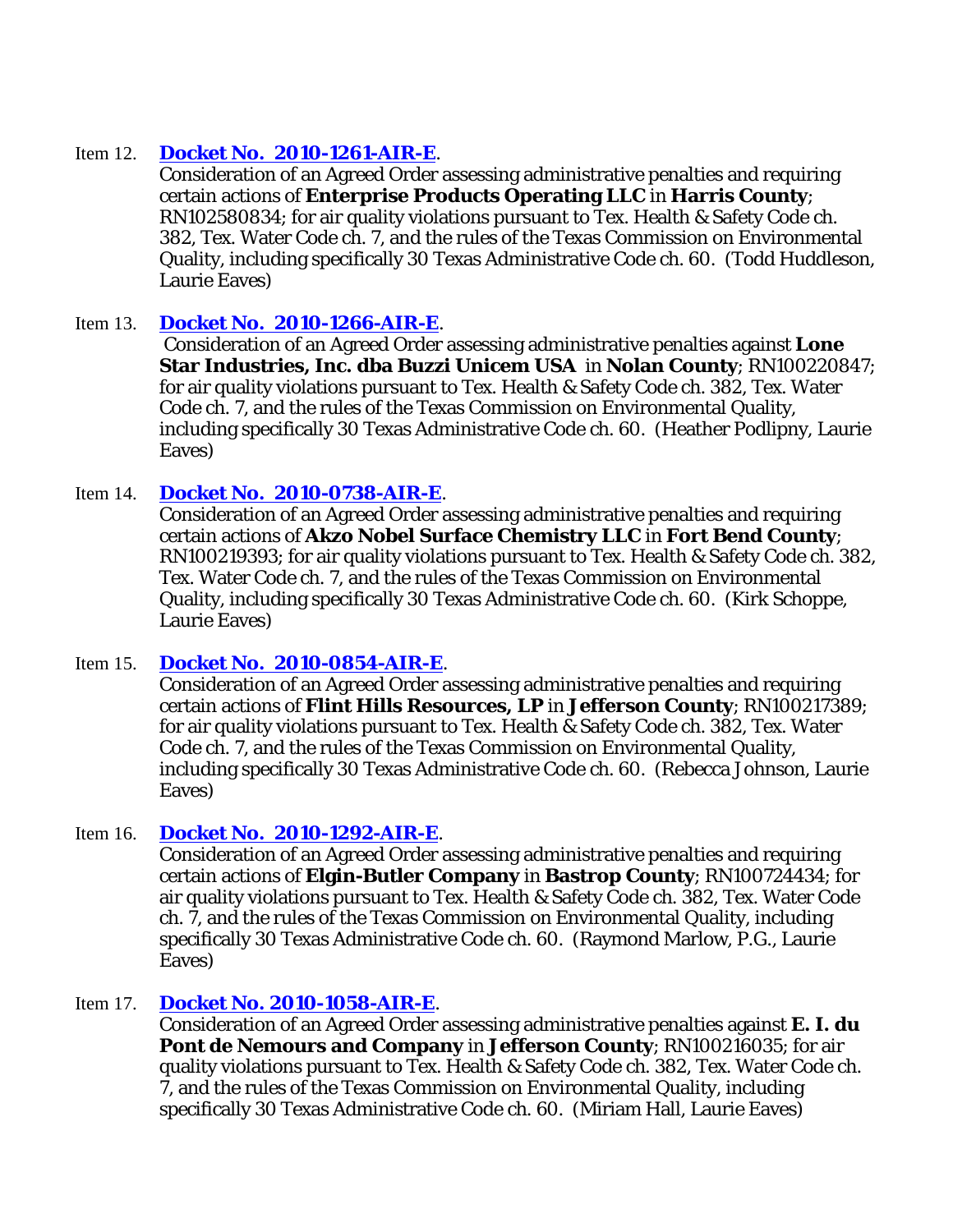## Item 18. **[Docket No. 2010-1223-AIR-E](http://www7.tceq.state.tx.us/uploads/eagendas/Agendas/2011/1-26-2011/1223air.pdf)**.

Consideration of an Agreed Order assessing administrative penalties against **Budget Rent-A-Car of El Paso, Inc.** in **El Paso County**; RN102590932; for air quality violations pursuant to Tex. Health & Safety Code ch. 382, Tex. Water Code ch. 7, and the rules of the Texas Commission on Environmental Quality, including specifically 30 Texas Administrative Code ch. 60. (Kirk Schoppe, Laurie Eaves)

## Item 19. **[Docket No. 2010-0607-AIR-E](http://www7.tceq.state.tx.us/uploads/eagendas/Agendas/2011/1-26-2011/0607air.pdf)**.

Consideration of an Agreed Order assessing administrative penalties and requiring certain actions of **Chevron Phillips Chemical Company LP** in **Harris County**; RN103919817; for air quality violations pursuant to Tex. Health & Safety Code ch. 382, Tex. Water Code ch. 7, and the rules of the Texas Commission on Environmental Quality, including specifically 30 Texas Administrative Code ch. 60. (Heather Podlipny, Laurie Eaves)

## Item 20. **[Docket No. 2010-0989-AIR-E](http://www7.tceq.state.tx.us/uploads/eagendas/Agendas/2011/1-26-2011/0989air.pdf)**.

Consideration of an Agreed Order assessing administrative penalties and requiring certain actions of **Pencco, Inc.** in **Austin County**; RN103899191; for air quality violations pursuant to Tex. Health & Safety Code ch. 382, Tex. Water Code ch. 7, and the rules of the Texas Commission on Environmental Quality, including specifically 30 Texas Administrative Code ch. 60. (James Nolan, Laurie Eaves)

## Item 21. **[Docket No. 2010-0887-AIR-E](http://www7.tceq.state.tx.us/uploads/eagendas/Agendas/2011/1-26-2011/0887air.pdf)**.

Consideration of an Agreed Order assessing administrative penalties and requiring certain actions of **Prism Gas Systems I, L.P.** in **Harrison County**; RN102558939; for air quality violations pursuant to Tex. Health & Safety Code ch. 382, Tex. Water Code ch. 7, and the rules of the Texas Commission on Environmental Quality, including specifically 30 Texas Administrative Code ch. 60. (Kirk Schoppe, Laurie Eaves)

## Item 22. **[Docket No. 2010-0995-AIR-E](http://www7.tceq.state.tx.us/uploads/eagendas/Agendas/2011/1-26-2011/0995air.pdf)**.

Consideration of an Agreed Order assessing administrative penalties against **Devon Gas Services, L.P.** in **Wise County**; RN100223619; for air quality violations pursuant to Tex. Health & Safety Code ch. 382, Tex. Water Code ch. 7, and the rules of the Texas Commission on Environmental Quality, including specifically 30 Texas Administrative Code ch. 60. (Todd Huddleson, Laurie Eaves)

## Item 23. **[Docket No. 2010-0951-AIR-E](http://www7.tceq.state.tx.us/uploads/eagendas/Agendas/2011/1-26-2011/0951air.pdf)**.

Consideration of an Agreed Order assessing administrative penalties and requiring certain actions of **Rhodia Inc.** in **Harris County**; RN100220581; for air quality violations pursuant to Tex. Health & Safety Code ch. 382, Tex. Water Code ch. 7, and the rules of the Texas Commission on Environmental Quality, including specifically 30 Texas Administrative Code ch. 60. (Kirk Schoppe, Laurie Eaves)

## Item 24. **[Docket No. 2010-0920-AIR-E](http://www7.tceq.state.tx.us/uploads/eagendas/Agendas/2011/1-26-2011/0920air.pdf)**.

Consideration of an Agreed Order assessing administrative penalties against **Eagle Rock Field Services, L.P.** in **Hemphill County**; RN100227289; for air quality violations pursuant to Tex. Health & Safety Code ch. 382, Tex. Water Code ch. 7, and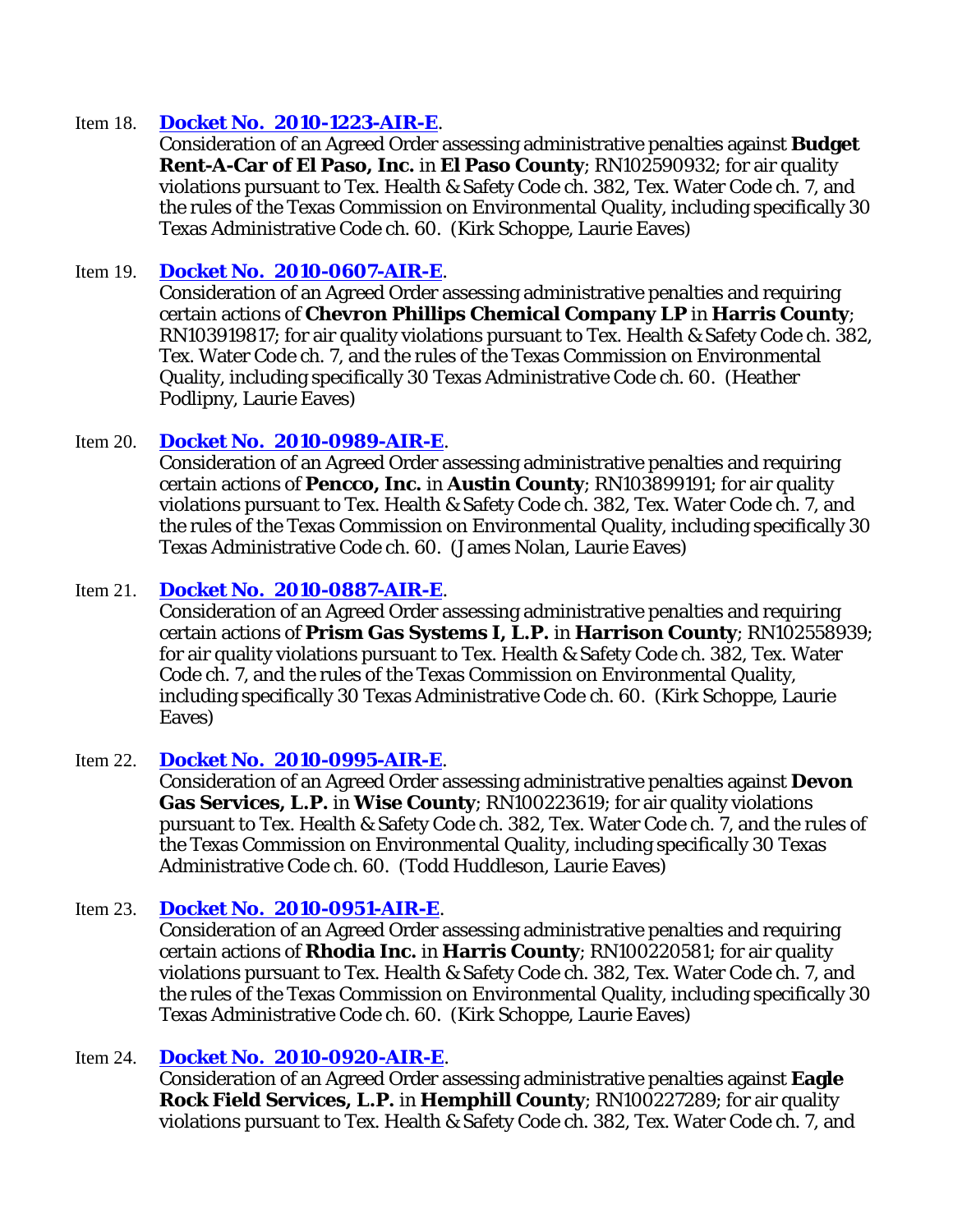the rules of the Texas Commission on Environmental Quality, including specifically 30 Texas Administrative Code ch. 60. (Heather Podlipny, Laurie Eaves)

## Item 25. **[Docket No. 2010-1078-AIR-E](http://www7.tceq.state.tx.us/uploads/eagendas/Agendas/2011/1-26-2011/1078air.pdf)**.

Consideration of an Agreed Order assessing administrative penalties and requiring certain actions of **MEMC Pasadena, Inc.** in **Harris County**; RN101062099; for air quality violations pursuant to Tex. Health & Safety Code ch. 382, Tex. Water Code ch. 7, and the rules of the Texas Commission on Environmental Quality, including specifically 30 Texas Administrative Code ch. 60. (Kimberly Morales, Laurie Eaves)

## Item 26. **[Docket No. 2010-0954-AIR-E](http://www7.tceq.state.tx.us/uploads/eagendas/Agendas/2011/1-26-2011/0954air.pdf)**.

Consideration of an Agreed Order assessing administrative penalties and requiring certain actions of **Laredo Paving, Inc.** in **Webb County**; RN105468144; for air quality violations pursuant to Tex. Health & Safety Code ch. 382, Tex. Water Code ch. 7, and the rules of the Texas Commission on Environmental Quality, including specifically 30 Texas Administrative Code ch. 60. (Kirk Schoppe, Laurie Eaves)

## Item 27. **[Docket No. 2010-1150-AIR-E](http://www7.tceq.state.tx.us/uploads/eagendas/Agendas/2011/1-26-2011/1150air.pdf)**.

Consideration of an Agreed Order assessing administrative penalties against **Citgo Refining and Chemicals Company L.P.** in **Nueces County**; RN102555166; for air quality violations pursuant to Tex. Health & Safety Code ch. 382, Tex. Water Code ch. 7, and the rules of the Texas Commission on Environmental Quality, including specifically 30 Texas Administrative Code ch. 60. (Rebecca Johnson, Laurie Eaves)

## Item 28. **[Docket No. 2010-0970-AIR-E](http://www7.tceq.state.tx.us/uploads/eagendas/Agendas/2011/1-26-2011/0970air.pdf)**.

Consideration of an Agreed Order assessing administrative penalties and requiring certain actions of **Craftmasters Powder Coating, Inc.** in **McLennan County**; RN105508436; for air quality violations pursuant to Tex. Health & Safety Code ch. 382, Tex. Water Code ch. 7, and the rules of the Texas Commission on Environmental Quality, including specifically 30 Texas Administrative Code ch. 60. (Audra Benoit, Laurie Eaves)

## Item 29. **[Docket No. 2010-0609-AIR-E](http://www7.tceq.state.tx.us/uploads/eagendas/Agendas/2011/1-26-2011/0609air.pdf)**.

Consideration of an Agreed Order assessing administrative penalties and requiring certain actions of **Shell Oil Company and Shell Chemical LP** in **Harris County**; RN100211879; for air quality violations pursuant to Tex. Health & Safety Code ch. 382, Tex. Water Code ch. 7, and the rules of the Texas Commission on Environmental Quality, including specifically 30 Texas Administrative Code ch. 60. (Rebecca Johnson, Laurie Eaves)

## Item 30. **[Docket No. 2010-1511-AIR-E](http://www7.tceq.state.tx.us/uploads/eagendas/Agendas/2011/1-26-2011/1511air.pdf)**.

Consideration of an Agreed Order assessing administrative penalties and requiring certain actions of **DCP Midstream, LP** in **Ector County**; RN100222330; for air quality violations pursuant to Tex. Health & Safety Code ch. 382, Tex. Water Code ch. 7, and the rules of the Texas Commission on Environmental Quality, including specifically 30 Texas Administrative Code ch. 60. (John Muennink, Laurie Eaves)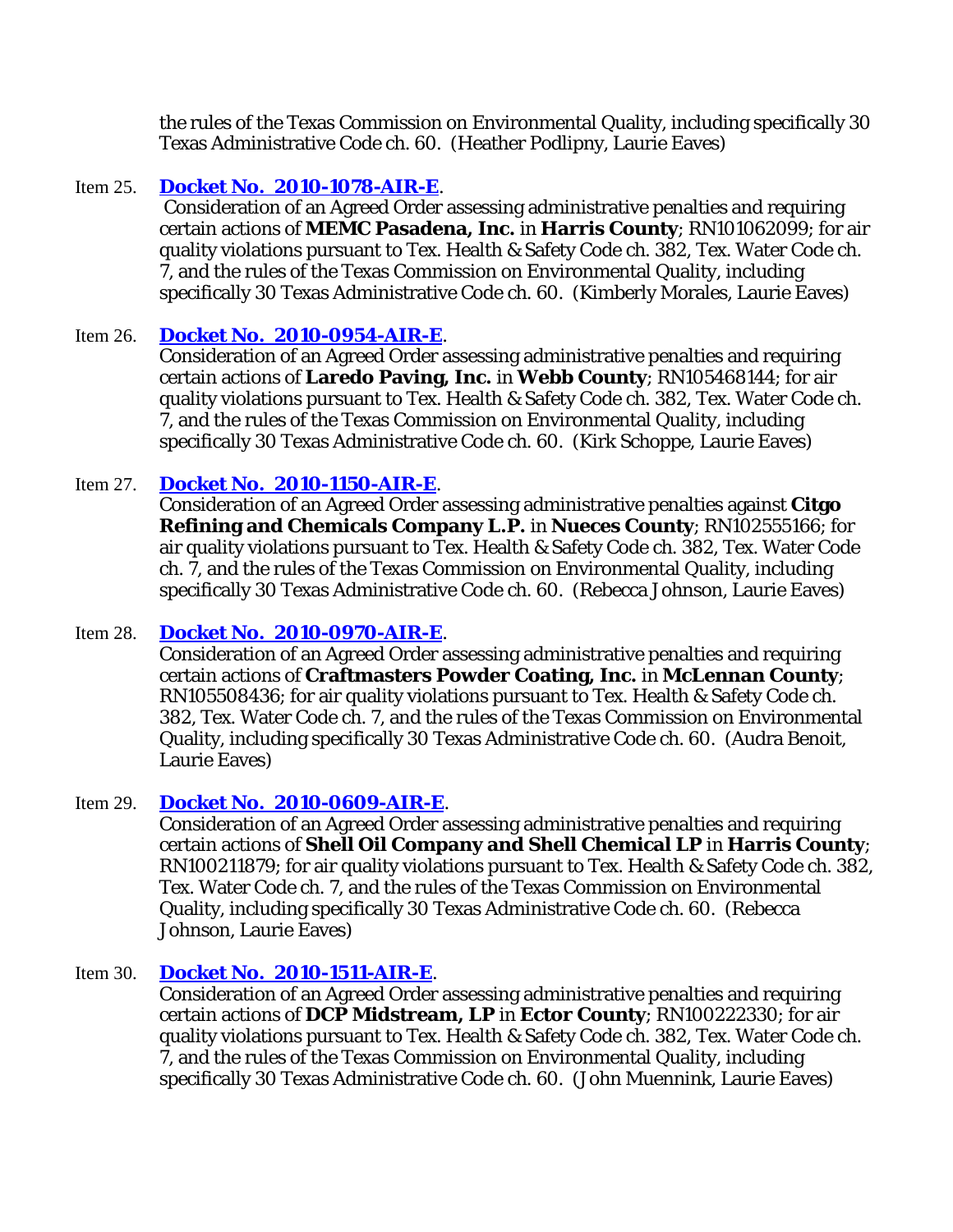## Item 31. **[Docket No. 2010-0573-AIR-E](http://www7.tceq.state.tx.us/uploads/eagendas/Agendas/2011/1-26-2011/0573air.pdf)**.

Consideration of an Agreed Order assessing administrative penalties and requiring certain actions of **Jose E. Alvarez dba Klassic Paint & Body Shop** in **Webb County**; RN105796247; for air quality violations pursuant to Tex. Health & Safety Code ch. 382, Tex. Water Code ch. 7, and the rules of the Texas Commission on Environmental Quality, including specifically 30 Texas Administrative Code ch. 60. (Miriam Hall, Laurie Eaves)

## **EDWARDS AQUIFER ENFORCEMENT AGREED ORDERS**

## Item 32. **[Docket No. 2010-0918-EAQ-E](http://www7.tceq.state.tx.us/uploads/eagendas/Agendas/2011/1-26-2011/0918eaq.pdf)**.

Consideration of an Agreed Order assessing administrative penalties and requiring certain actions of **Rancho Sienna KC, LP** in **Williamson County**; RN105897698; for Edwards Aquifer violations pursuant to Tex. Water Code chs. 7 and 26 and the rules of the Texas Commission on Environmental Quality, including specifically 30 Texas Administrative Code ch. 60. (Marty Hott, Laurie Eaves)

## Item 33. **[Docket No. 2010-1203-EAQ-E](http://www7.tceq.state.tx.us/uploads/eagendas/Agendas/2011/1-26-2011/1203eaq.pdf)**.

Consideration of an Agreed Order assessing administrative penalties and requiring certain actions of **Pikoff Enterprise, Inc.** in **Williamson County**; RN105947691; for Edwards Aquifer violations pursuant to Tex. Water Code chs. 7 and 26 and the rules of the Texas Commission on Environmental Quality, including specifically 30 Texas Administrative Code ch. 60. (Jordan Jones, Laurie Eaves)

## **FIELD CITATIONS**

## Item 34. **[Docket No. 2010-1719-PST-E](http://www7.tceq.state.tx.us/uploads/eagendas/Agendas/2011/1-26-2011/1719pst.pdf)**.

Consideration of a Field Citation assessing administrative penalties and requiring certain actions of **Texans Texaco** in **Bell County**; RN101673218; for petroleum storage tank violations pursuant to Tex. Water Code chs. 7 and 26 and the rules of the Texas Commission on Environmental Quality, including specifically 30 Texas Administrative Code ch. 60. (Keith Frank, Laurie Eaves)

## Item 35. **[Docket No. 2010-1800-WOC-E](http://www7.tceq.state.tx.us/uploads/eagendas/Agendas/2011/1-26-2011/1800woc.pdf)**.

Consideration of a Field Citation assessing administrative penalties and requiring certain actions of **Zachary King** in **Hays County**; RN103616942; for occupational licensing violations pursuant to Tex. Health & Safety Code ch. 341, Tex. Water Code ch. 37, and the rules of the Texas Commission on Environmental Quality. (Kirk Schoppe, Laurie Eaves)

## Item 36. **[Docket No. 2010-1718-WQ-E](http://www7.tceq.state.tx.us/uploads/eagendas/Agendas/2011/1-26-2011/1718wq.pdf)**.

Consideration of a Field Citation assessing administrative penalties and requiring certain actions of **Nouveau Construction and Technology Services LP** in **Nueces County**; RN105982532; for water quality violations pursuant to Tex. Water Code chs. 7 and 26 and the rules of the Texas Commission on Environmental Quality, including specifically 30 Texas Administrative Code ch. 60. (Harvey Wilson, Laurie Eaves)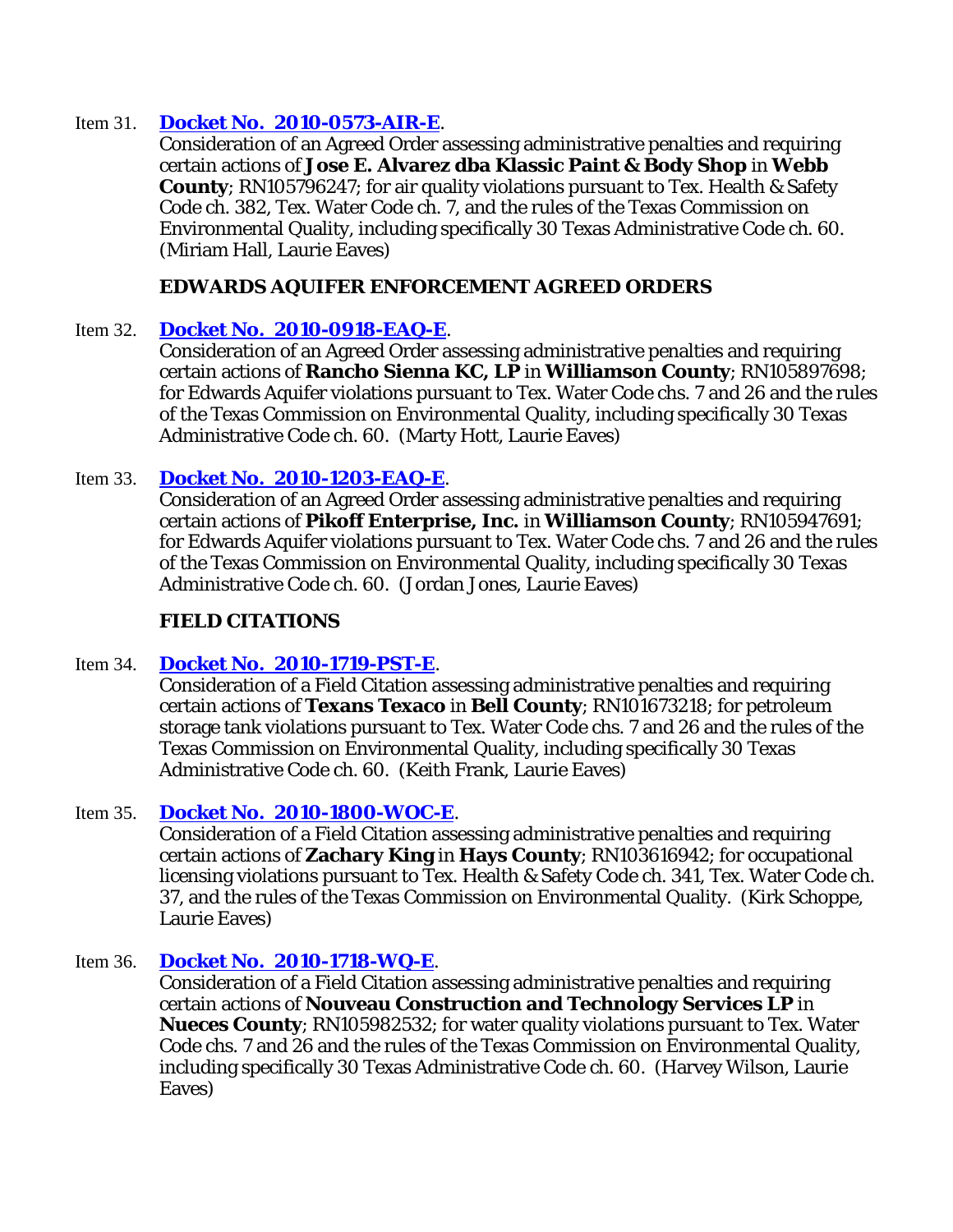## Item 37. **[Docket No. 2010-1784-WR-E](http://www7.tceq.state.tx.us/uploads/eagendas/Agendas/2011/1-26-2011/1784wr.pdf)**.

Consideration of a Field Citation assessing administrative penalties and requiring certain actions of **The Lane Construction Corporation** in **Lubbock County**; RN106012636; for water rights violations pursuant to Tex. Water Code ch. 37 and the rules of the Texas Commission on Environmental Quality. (Harvey Wilson, Laurie Eaves)

## Item 38. **[Docket No. 2010-1804-WR-E](http://www7.tceq.state.tx.us/uploads/eagendas/Agendas/2011/1-26-2011/1804wr.pdf)**.

Consideration of a Field Citation assessing administrative penalties and requiring certain actions of **3-T Exploration, Inc.** in **Smith County**; RN105996292; for water rights violations pursuant to Tex. Water Code ch. 11 and the rules of the Texas Commission on Environmental Quality. (Harvey Wilson, Laurie Eaves)

## **INDUSTRIAL OR HAZARDOUS WASTE ENFORCEMENT AGREED ORDERS**

## Item 39. **[Docket No. 2010-1061-IHW-E](http://www7.tceq.state.tx.us/uploads/eagendas/Agendas/2011/1-26-2011/1061ihw.pdf)**.

Consideration of an Agreed Order assessing administrative penalties against **GOODRICH CORPORATION** in **Harris County**; RN100868009; for industrial and hazardous waste violations pursuant to Tex. Health & Safety Code ch. 361, Tex. Water Code ch. 7, and the rules of the Texas Commission on Environmental Quality, including specifically 30 Texas Administrative Code ch. 60. (Keith Frank, Laurie Eaves)

## Item 40. **[Docket No. 2009-1848-IHW-E](http://www7.tceq.state.tx.us/uploads/eagendas/Agendas/2011/1-26-2011/1848ihw.pdf)**.

Consideration of an Agreed Order assessing administrative penalties and requiring certain actions of **Exxon Mobil Corporation** in **Harris County**; RN102579307; for industrial and hazardous waste violations pursuant to Tex. Health & Safety Code ch. 361, Tex. Water Code ch. 7, and the rules of the Texas Commission on Environmental Quality, including specifically 30 Texas Administrative Code ch. 60. (Clinton Sims, Laurie Eaves)

## Item 41. **[Docket No. 2010-0243-IHW-E](http://www7.tceq.state.tx.us/uploads/eagendas/Agendas/2011/1-26-2011/0243ihw.pdf)**.

Consideration of an Agreed Order assessing administrative penalties and requiring certain actions of **Equistar Chemicals, LP** in **Harris County**; RN100542281; for industrial and hazardous waste violations pursuant to Tex. Health & Safety Code ch. 361, Tex. Water Code ch. 7, and the rules of the Texas Commission on Environmental Quality, including specifically 30 Texas Administrative Code ch. 60. (Michael Meyer, Laurie Eaves)

## **INDUSTRIAL WASTE DISCHARGE ENFORCEMENT AGREED ORDER**

## Item 42. **[Docket No. 2010-1032-IWD-E](http://www7.tceq.state.tx.us/uploads/eagendas/Agendas/2011/1-26-2011/1032iwd.pdf)**.

Consideration of an Agreed Order assessing administrative penalties and requiring certain actions of **Gulf Coast Waste Disposal Authority** in **Harris County**; RN100219211; for water quality violations pursuant to Tex. Water Code chs. 7 and 26 and the rules of the Texas Commission on Environmental Quality, including specifically 30 Texas Administrative Code ch. 60. (Harvey Wilson, Laurie Eaves)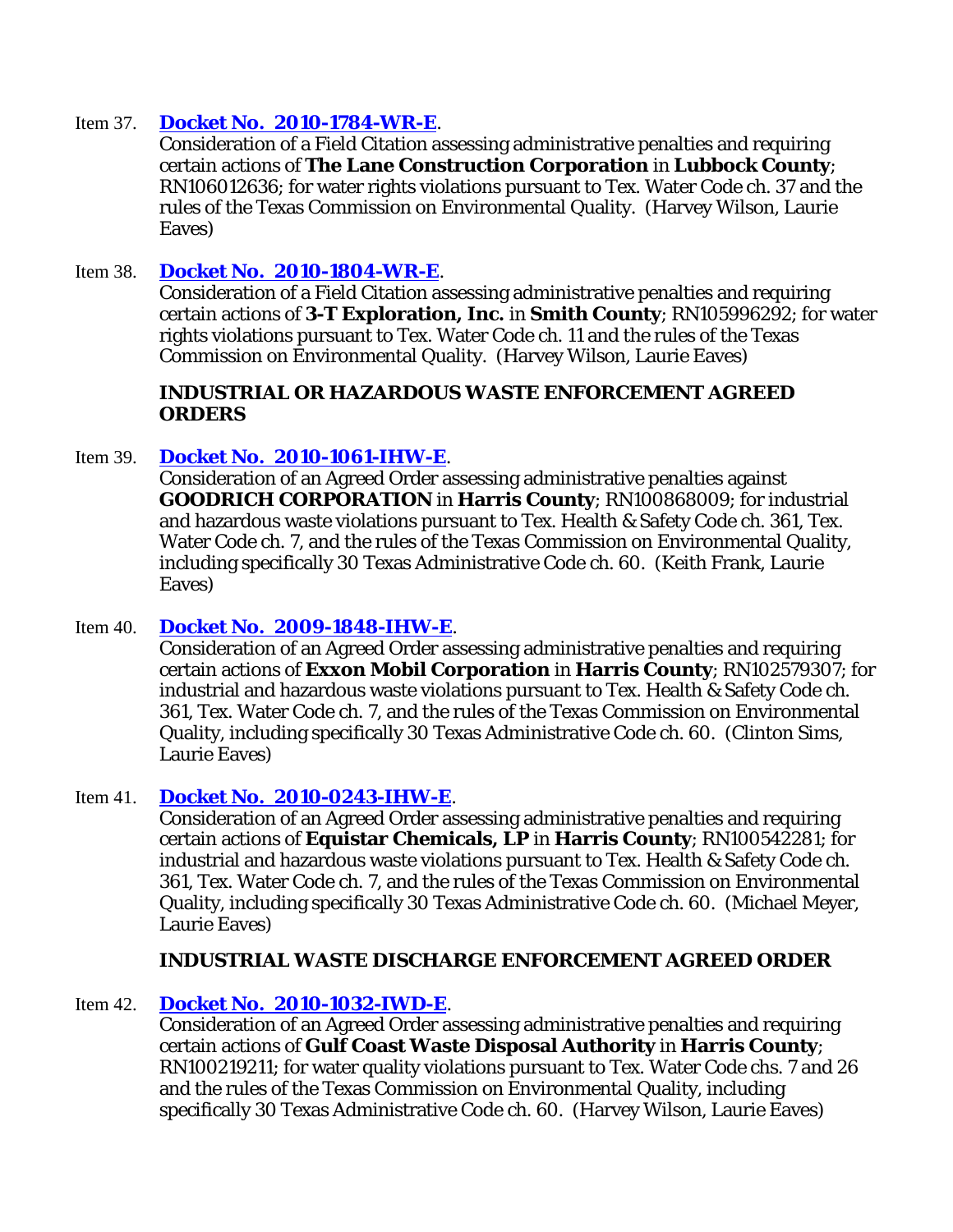## **LICENSED IRRIGATORS ENFORCEMENT AGREED ORDERS**

## Item 43. **[Docket No. 2010-0885-LII-E](http://www7.tceq.state.tx.us/uploads/eagendas/Agendas/2011/1-26-2011/0885lii.pdf)**.

Consideration of an Agreed Order assessing administrative penalties against **Robert James Williamson dba Aspen Tree and Landscape** in **Travis County**; RN105922090; for occupational licensing violations pursuant to Tex. Water Code chs. 7 and 37, Tex. Occupations Code ch. 1903, and the rules of the Texas Commission on Environmental Quality. (James Nolan, Laurie Eaves)

## Item 44. **[Docket No. 2010-0754-LII-E](http://www7.tceq.state.tx.us/uploads/eagendas/Agendas/2011/1-26-2011/0754lii.pdf)**.

Consideration of an Agreed Order assessing administrative penalties against **Roberto Ortega dba Ortega's Lawn and Trees Service** in **Dallas County**; RN105912562; for occupational licensing violations pursuant to Tex. Water Code chs. 7 and 37, Tex. Occupations Code ch. 1903, and the rules of the Texas Commission on Environmental Quality. (Georgena Hawkins, Laurie Eaves)

## Item 45. **[Docket No. 2010-1011-LII-E](http://www7.tceq.state.tx.us/uploads/eagendas/Agendas/2011/1-26-2011/1011lii.pdf)**.

Consideration of an Agreed Order assessing administrative penalties and requiring certain actions of **Chris L. Mayberry** in **Bexar County**; RN103395455; for occupational licensing violations pursuant to Tex. Water Code chs. 7 and 37, Tex. Occupations Code ch. 1903, and the rules of the Texas Commission on Environmental Quality. (Heather Podlipny, Laurie Eaves)

## **LICENSED IRRIGATORS ENFORCEMENT DEFAULT ORDERS**

## Item 46. **[Docket No. 2010-0482-LII-E](http://www7.tceq.state.tx.us/uploads/eagendas/Agendas/2011/1-26-2011/0482lii.pdf)**.

Consideration of a Default Order assessing administrative penalties and requiring certain actions of **Lisa Glenn d/b/a Grow Baby Grow** in **Lamar County**; RN105886360; for landscape irrigation installer violations pursuant to Tex. Water Code chs. 7 and 37, Tex. Occ. Code ch. 1903, and the rules of the Texas Commission on Environmental Quality. (Sharesa Y. Alexander, Lena Roberts)

## Item 47. **[Docket No. 2010-0858-LII-E](http://www7.tceq.state.tx.us/uploads/eagendas/Agendas/2011/1-26-2011/0858lii.pdf)**.

Consideration of a Default Order assessing administrative penalties and requiring certain actions of **Joe F. Slater** in **Hood County**; RN104805023; for landscape irrigation installer violations pursuant to Tex. Water Code chs. 7 and 37, Tex. Occ. Code ch. 1903, and the rules of the Texas Commission on Environmental Quality. (Stephanie J. Frazee, Lena Roberts)

## Item 48. **[Docket No. 2010-0739-LII-E](http://www7.tceq.state.tx.us/uploads/eagendas/Agendas/2011/1-26-2011/0739lii.pdf)**.

Consideration of a Default Order assessing administrative penalties and requiring certain actions of **Robert Wood Vance** in **Bexar County**; RN103662250; for landscape irrigation installer violations pursuant to Tex. Water Code chs. 7 and 37, Tex. Occ. Code ch. 1903, and the rules of the Texas Commission on Environmental Quality. (Sharesa Y. Alexander, Lena Roberts)

## **MULTI-MEDIA MATTER ENFORCEMENT AGREED ORDERS**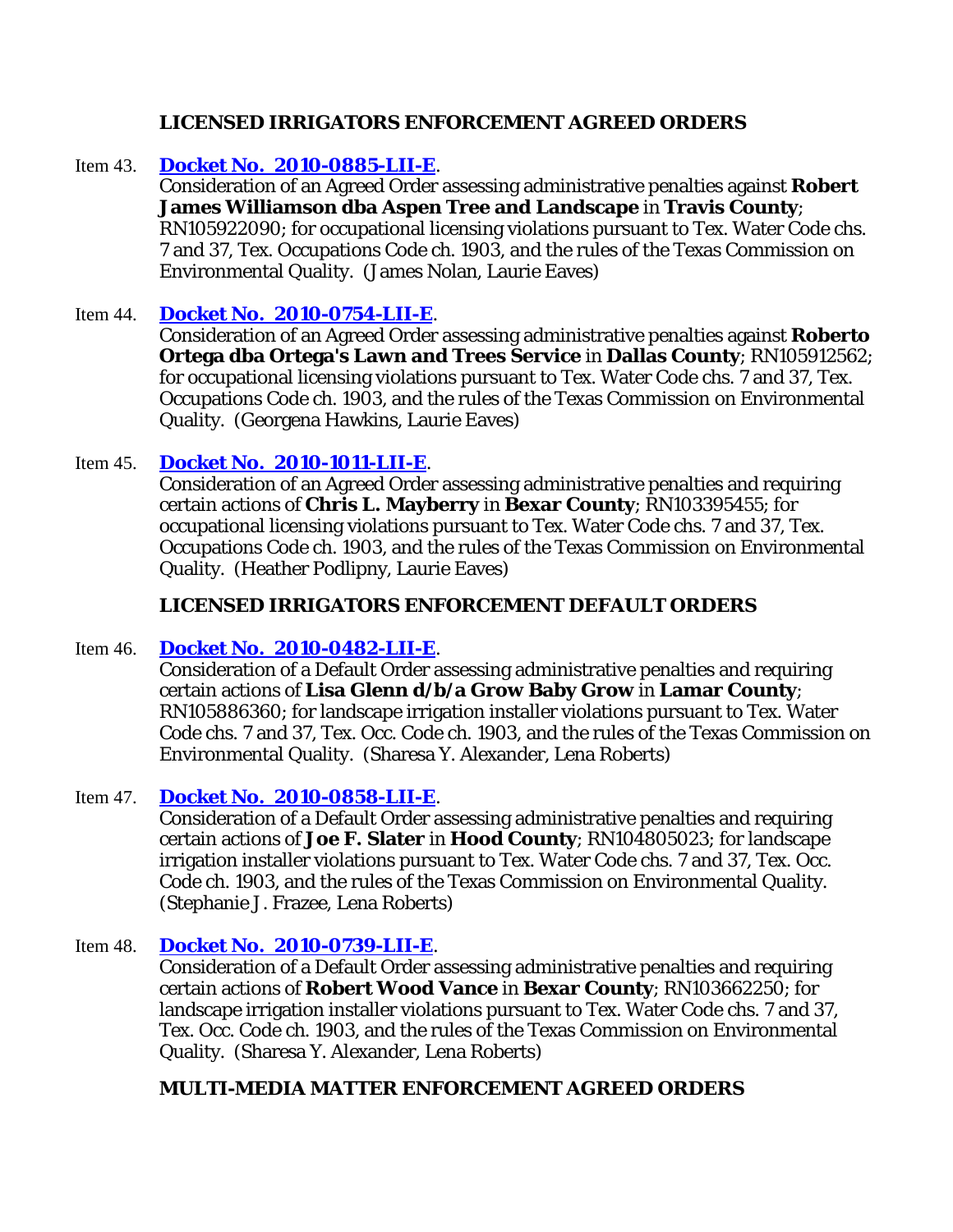## Item 49. **[Docket No. 2010-0264-MLM-E](http://www7.tceq.state.tx.us/uploads/eagendas/Agendas/2011/1-26-2011/0264mlm.pdf)**.

Consideration of an Agreed Order assessing administrative penalties and requiring certain actions of **Leticia Villarreal** in **Brooks County**; RN102779295; for municipal solid waste and petroleum storage tank violations pursuant to Tex. Health & Safety Code ch. 361, Tex. Water Code chs. 7 and 26, and the rules of the Texas Commission on Environmental Quality, including specifically 30 Texas Administrative Code ch. 60. (Merrilee Hupp, Laurie Eaves)

## Item 50. **[Docket No. 2010-1092-MLM-E](http://www7.tceq.state.tx.us/uploads/eagendas/Agendas/2011/1-26-2011/1092mlm.pdf)**.

Consideration of an Agreed Order assessing administrative penalties against **RTI Hot Mix, Ltd.** in **Hays County**; RN101974335; for Edwards Aquifer and petroleum storage tank violations pursuant to Tex. Water Code chs. 7 and 26 and the rules of the Texas Commission on Environmental Quality, including specifically 30 Texas Administrative Code ch. 60. (Samuel Short, Laurie Eaves)

## Item 51. **[Docket No. 2009-1937-MLM-E](http://www7.tceq.state.tx.us/uploads/eagendas/Agendas/2011/1-26-2011/1937mlm.pdf)**.

**Update attached to hyperlink** 1/20/11 11:30 AM Consideration of an Agreed Order assessing administrative penalties and requiring certain actions of **KINSER RANCH, LLC** in **Travis County**; RN105223283; for municipal solid waste and water quality violations pursuant to Tex. Health & Safety Code ch. 361, Tex. Water Code chs. 7 and 26, and the rules of the Texas Commission on Environmental Quality, including specifically 30 Texas Administrative Code ch. 60. (Danielle Porras, Laurie Eaves)

**Update attached to hyperlink** 1/20/11 11:30 AM

#### Item 52. **[Docket No. 2009-0639-MLM-E](http://www7.tceq.state.tx.us/uploads/eagendas/Agendas/2011/1-26-2011/0639mlm.pdf)**.

Consideration of an Agreed Order assessing administrative penalties and requiring certain actions of the **City of Mart** in **McLennan County**; RN101388544; for public drinking water and water quality violations pursuant to Tex. Health & Safety Code ch. 341, Tex. Water Code chs. 7 and 26, and the rules of the Texas Commission on Environmental Quality, including specifically 30 Texas Administrative Code ch. 60. (Andrea Linson-Mgbeoduru, Laurie Eaves)

## **MUNICIPAL SOLID WASTE ENFORCEMENT AGREED ORDERS**

## Item 53. **[Docket No. 2009-1861-MSW-E](http://www7.tceq.state.tx.us/uploads/eagendas/Agendas/2011/1-26-2011/1861msw.pdf)**.

Consideration of an Agreed Order assessing administrative penalties and requiring certain actions of **Biomedical Waste Solutions, LLC** in **Jefferson County**; RN105008437; for municipal solid waste violations pursuant to Tex. Health & Safety Code ch. 361, Tex. Water Code ch. 7, and the rules of the Texas Commission on Environmental Quality, including specifically 30 Texas Administrative Code ch. 60. (Tate Barrett, Laurie Eaves)

## Item 54. **[Docket No. 2010-0707-MSW-E](http://www7.tceq.state.tx.us/uploads/eagendas/Agendas/2011/1-26-2011/0707msw.pdf)**.

Consideration of an Agreed Order assessing administrative penalties and requiring certain actions of **PAUL A. SAKAI DBA SAKAI FARMS** in **Hidalgo County**; RN106005804; for used oil violations pursuant to Tex. Health & Safety Code ch. 371, Tex. Water Code ch. 7, and the rules of the Texas Commission on Environmental Quality, including specifically 30 Texas Administrative Code ch. 60. (Brianna Carlson, Laurie Eaves)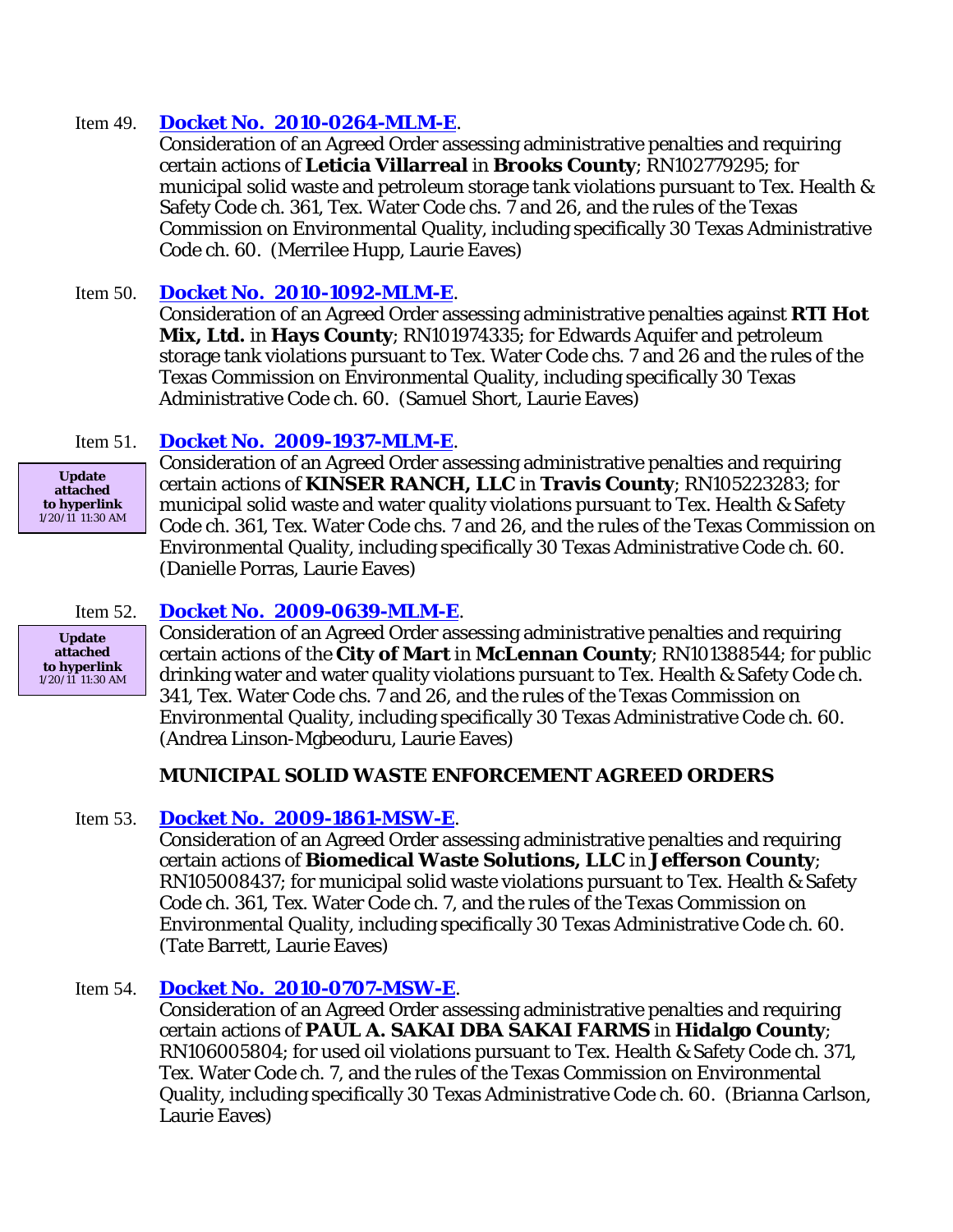## Item 55. **[Docket No. 2010-0594-MSW-E](http://www7.tceq.state.tx.us/uploads/eagendas/Agendas/2011/1-26-2011/0594msw.pdf)**.

Consideration of an Agreed Order assessing administrative penalties against **ECO-KEEPER, LLC dba CENTRAL DISPOSAL SERVICE** in **Hays County**; RN105905376; for municipal solid waste violations pursuant to Tex. Health & Safety Code ch. 361, Tex. Water Code ch. 7, and the rules of the Texas Commission on Environmental Quality, including specifically 30 Texas Administrative Code ch. 60. (Danielle Porras, Laurie Eaves)

## Item 56. **[Docket No. 2010-0442-MSW-E](http://www7.tceq.state.tx.us/uploads/eagendas/Agendas/2011/1-26-2011/0442msw.pdf)**.

Consideration of an Agreed Order assessing administrative penalties and requiring certain actions of **Jose Marco Rico, Martha Rico and Regina Tovar** in **Shelby County**; RN105569974; for municipal solid waste violations pursuant to Tex. Health & Safety Code ch. 361, Tex. Water Code ch. 7, and the rules of the Texas Commission on Environmental Quality, including specifically 30 Texas Administrative Code ch. 60. (Rajesh Acharya, Laurie Eaves)

## Item 57. **[Docket No. 2010-0048-MSW-E](http://www7.tceq.state.tx.us/uploads/eagendas/Agendas/2011/1-26-2011/0048msw.pdf)**.

Consideration of an Agreed Order assessing administrative penalties and requiring certain actions of the **City of Port Arthur** in **Jefferson County**; RN100225390; for municipal solid waste violations pursuant to Tex. Health & Safety Code ch. 361, Tex. Water Code chs. 7 and 26, and the rules of the Texas Commission on Environmental Quality, including specifically 30 Texas Administrative Code ch. 60. (Keith Frank, Laurie Eaves)

## **MUNICIPAL WASTE DISCHARGE ENFORCEMENT AGREED ORDERS**

## Item 58. **[Docket No. 2008-1421-MWD-E](http://www7.tceq.state.tx.us/uploads/eagendas/Agendas/2011/1-26-2011/1421mwd.pdf)**.

Consideration of an Agreed Order assessing administrative penalties and requiring certain actions of **Briarwood Lutheran Ministries** in **Denton County**; RN102362498; for water quality violations pursuant to Tex. Water Code chs. 7 and 26 and the rules of the Texas Commission on Environmental Quality, including specifically 30 Texas Administrative Code ch. 60. (Samuel Short, Laurie Eaves)

## Item 59. **[Docket No. 2010-1057-MWD-E](http://www7.tceq.state.tx.us/uploads/eagendas/Agendas/2011/1-26-2011/1057mwd.pdf)**.

Consideration of an Agreed Order assessing administrative penalties and requiring certain actions of **Texas Lehigh Cement Company LP** in **Hays County**; RN102597846; for water quality violations pursuant to Tex. Water Code chs. 7 and 26 and the rules of the Texas Commission on Environmental Quality, including specifically 30 Texas Administrative Code ch. 60. (Lanae Foard, Laurie Eaves)

#### Item 60. **[Docket No. 2010-1053-MWD-E](http://www7.tceq.state.tx.us/uploads/eagendas/Agendas/2011/1-26-2011/1053mwd.pdf)**.

Consideration of an Agreed Order assessing administrative penalties against the **City of Bremond** in **Robertson County**; RN101720910; for water quality violations pursuant to Tex. Water Code chs. 7 and 26 and the rules of the Texas Commission on Environmental Quality, including specifically 30 Texas Administrative Code ch. 60. (Jeremy Escobar, Laurie Eaves)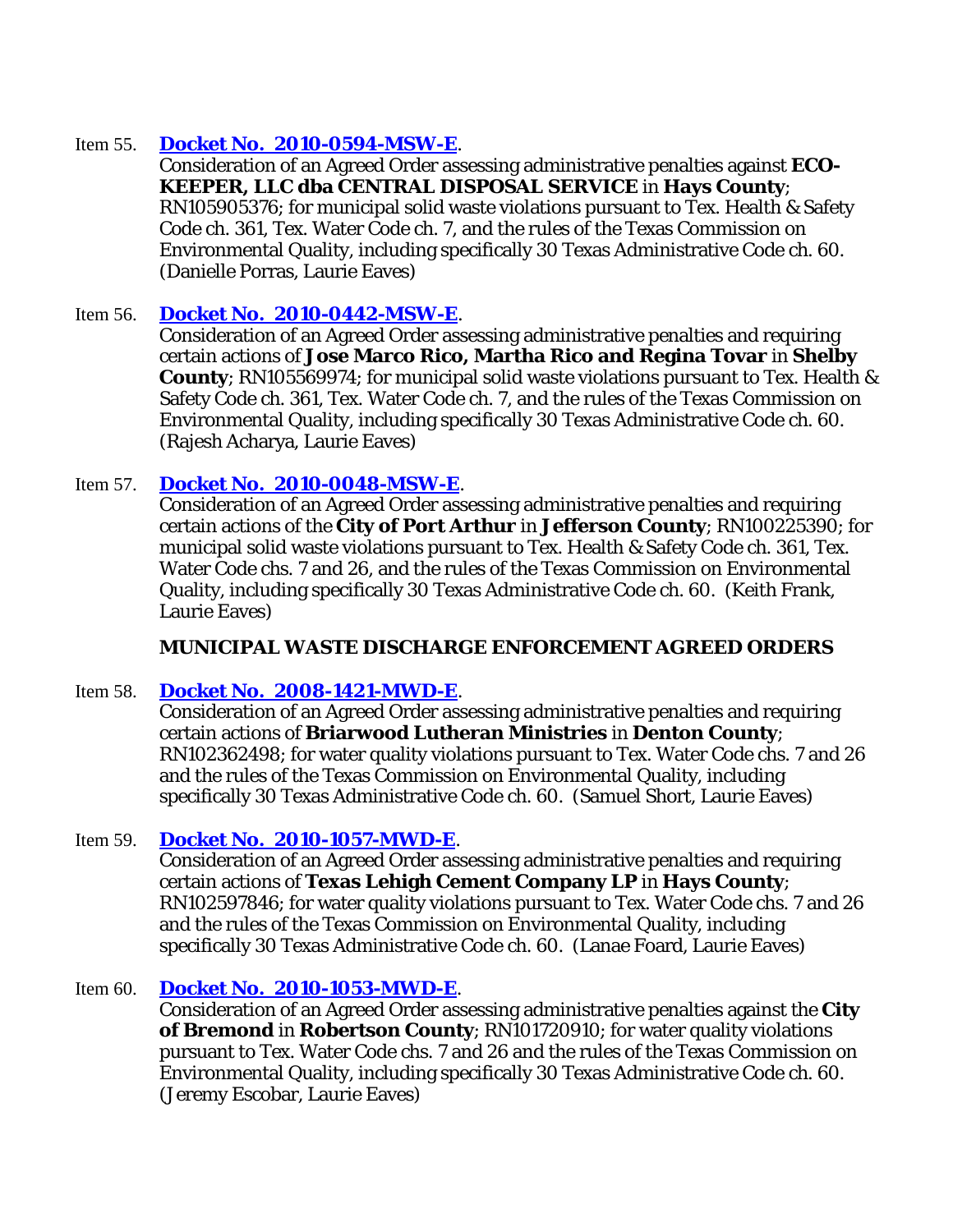## Item 61. **[Docket No. 2010-1110-MWD-E](http://www7.tceq.state.tx.us/uploads/eagendas/Agendas/2011/1-26-2011/1110mwd.pdf)**.

Consideration of an Agreed Order assessing administrative penalties against the **City of Blanket** in **Brown County**; RN104606561; for water quality violations pursuant to Tex. Water Code chs. 7 and 26 and the rules of the Texas Commission on Environmental Quality, including specifically 30 Texas Administrative Code ch. 60. (Marty Hott, Laurie Eaves)

## Item 62. **[Docket No. 2010-1260-MWD-E](http://www7.tceq.state.tx.us/uploads/eagendas/Agendas/2011/1-26-2011/1260mwd.pdf)**.

Consideration of an Agreed Order assessing administrative penalties and requiring certain actions of the **City of Bellville** in **Austin County**; RN101612356; for water quality violations pursuant to Tex. Water Code chs. 7 and 26 and the rules of the Texas Commission on Environmental Quality, including specifically 30 Texas Administrative Code ch. 60. (Jordan Jones, Laurie Eaves)

#### Item 63. **[Docket No. 2009-0176-MWD-E](http://www7.tceq.state.tx.us/uploads/eagendas/Agendas/2011/1-26-2011/0176mwd.pdf)**.

Consideration of an Agreed Order assessing administrative penalties and requiring certain actions of the **City of Asherton** in **Dimmit County**; RN101721348; for water quality violations pursuant to Tex. Water Code chs. 5, 7, and 26 and the rules of the Texas Commission on Environmental Quality, including specifically 30 Texas Administrative Code ch. 60. (Samuel Short, Laurie Eaves)

## Item 64. **[Docket No. 2009-0852-MWD-E](http://www7.tceq.state.tx.us/uploads/eagendas/Agendas/2011/1-26-2011/0852mwd.pdf)**.

Consideration of an Agreed Order assessing administrative penalties and requiring certain actions of the **City of Franklin** in **Robertson County**; RN101917425; for water quality violations pursuant to Tex. Water Code chs. 7 and 26 and the rules of the Texas Commission on Environmental Quality, including specifically 30 Texas Administrative Code ch. 60. (Heather Brister, Laurie Eaves)

## Item 65. **[Docket No. 2009-1954-MWD-E](http://www7.tceq.state.tx.us/uploads/eagendas/Agendas/2011/1-26-2011/1954mwd.pdf)**.

Consideration of an Agreed Order assessing administrative penalties and requiring certain actions of **City of Dodd City** in **Fannin County**; RN101608867; for water quality violations pursuant to Tex. Water Code chs. 7 and 26 and the rules of the Texas Commission on Environmental Quality, including specifically 30 Tex. Admin. Code ch. 60. (Phillip M. Goodwin, P.G., Lena Roberts)

#### Item 66. **[Docket No. 2010-1263-MWD-E](http://www7.tceq.state.tx.us/uploads/eagendas/Agendas/2011/1-26-2011/1263mwd.pdf)**.

Consideration of an Agreed Order assessing administrative penalties and requiring certain actions of the **City of Hallsville** in **Harrison County**; RN102181872; for water quality violations pursuant to Tex. Water Code chs. 7 and 26 and the rules of the Texas Commission on Environmental Quality, including specifically 30 Texas Administrative Code ch. 60. (Heather Brister, Laurie Eaves)

#### Item 67. **[Docket No. 2010-1176-MWD-E](http://www7.tceq.state.tx.us/uploads/eagendas/Agendas/2011/1-26-2011/1176mwd.pdf)**.

Consideration of an Agreed Order assessing administrative penalties against **Brazoria County Municipal Utility District No. 21** in **Brazoria County**; RN102923653; for water quality violations pursuant to Tex. Water Code chs. 7 and 26 and the rules of the Texas Commission on Environmental Quality, including specifically 30 Texas Administrative Code ch. 60. (Marty Hott, Laurie Eaves)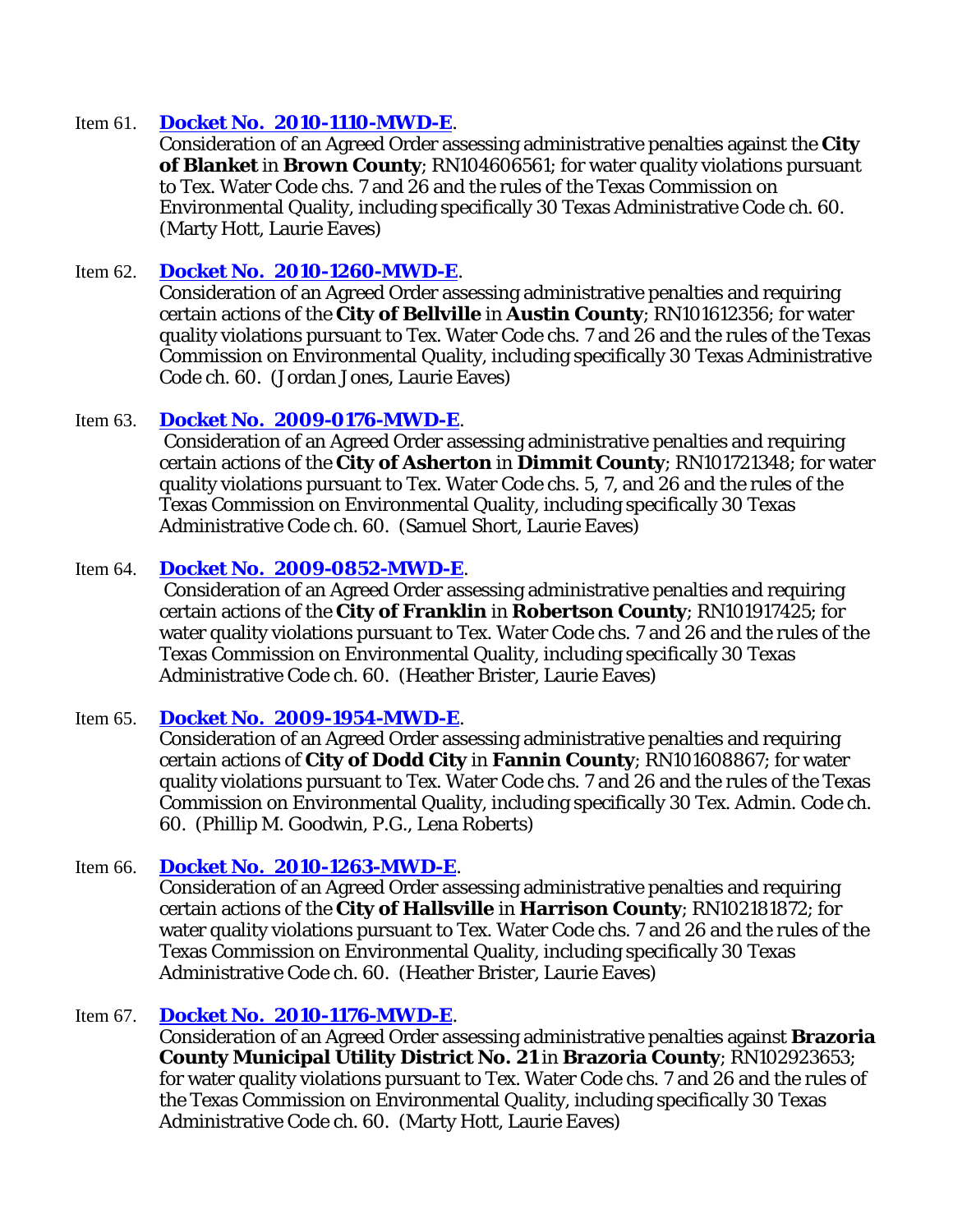## Item 68. **[Docket No. 2010-1215-MWD-E](http://www7.tceq.state.tx.us/uploads/eagendas/Agendas/2011/1-26-2011/1215mwd.pdf)**.

Consideration of an Agreed Order assessing administrative penalties and requiring certain actions of the **City of Waelder** in **Gonzales County**; RN102916046; for water quality violations pursuant to Tex. Water Code chs. 7 and 26 and the rules of the Texas Commission on Environmental Quality, including specifically 30 Texas Administrative Code ch. 60. (Lanae Foard, Laurie Eaves)

## **ON SITE SEWAGE FACILITY AUTHORIZATION ENFORCEMENT DEFAULT ORDERS**

## Item 69. **[Docket No. 2010-0496-OSS-E](http://www7.tceq.state.tx.us/uploads/eagendas/Agendas/2011/1-26-2011/0496oss.pdf)**.

Consideration of a Default Order assessing administrative penalties and requiring certain actions of **Erasmo Garcia** in **McCulloch County**; RN105691786; for on-site sewage system installer violations pursuant to Tex. Water Code ch. 7, Tex. Health & Safety Code ch. 366, and the rules of the Texas Commission on Environmental Quality, including specifically 30 Tex. Admin. Code ch. 60. (Sharesa Y. Alexander, Lena Roberts)

## Item 70. **[Docket No. 2010-0385-OSS-E](http://www7.tceq.state.tx.us/uploads/eagendas/Agendas/2011/1-26-2011/0385oss.pdf)**.

Consideration of a Default Order assessing administrative penalties and requiring certain actions of **Greg Larson and Karla Larson** in **McCulloch County**; RN105804231; for on-site sewage system installer violations pursuant to Tex. Water Code ch. 7, Tex. Health & Safety Code ch. 366, and the rules of the Texas Commission on Environmental Quality. (Sharesa Y. Alexander, Lena Roberts)

## **PETROLEUM STORAGE TANKS ENFORCEMENT AGREED ORDERS**

## Item 71. **[Docket No. 2010-1107-PST-E](http://www7.tceq.state.tx.us/uploads/eagendas/Agendas/2011/1-26-2011/1107pst.pdf)**.

Consideration of an Agreed Order assessing administrative penalties against **Dauva, LLC dba One Stop Mart** in **Harris County**; RN102445293; for petroleum storage tank violations pursuant to Tex. Health & Safety Code ch. 382, Tex. Water Code chs. 7 and 26, and the rules of the Texas Commission on Environmental Quality, including specifically 30 Texas Administrative Code ch. 60. (Tate Barrett, Laurie Eaves)

## Item 72. **[Docket No. 2010-0925-PST-E](http://www7.tceq.state.tx.us/uploads/eagendas/Agendas/2011/1-26-2011/0925pst.pdf)**.

Consideration of an Agreed Order assessing administrative penalties against **Q M MARKETS, INC. dba Quick Mart 2** in **Brazoria County**; RN102853488; for petroleum storage tank violations pursuant to Tex. Water Code chs. 7 and 26 and the rules of the Texas Commission on Environmental Quality, including specifically 30 Texas Administrative Code ch. 60. (Mike Pace, Laurie Eaves)

## Item 73. **[Docket No. 2010-1146-PST-E](http://www7.tceq.state.tx.us/uploads/eagendas/Agendas/2011/1-26-2011/1146pst.pdf)**.

Consideration of an Agreed Order assessing administrative penalties and requiring certain actions of **ADIL AND WASEEM INC. dba Shop-N-Go** in **Harris County**; RN102440187; for petroleum storage tank violations pursuant to Tex. Health & Safety Code ch. 382, Tex. Water Code chs. 7 and 26, and the rules of the Texas Commission on Environmental Quality, including specifically 30 Texas Administrative Code ch. 60. (Rajesh Acharya, Laurie Eaves)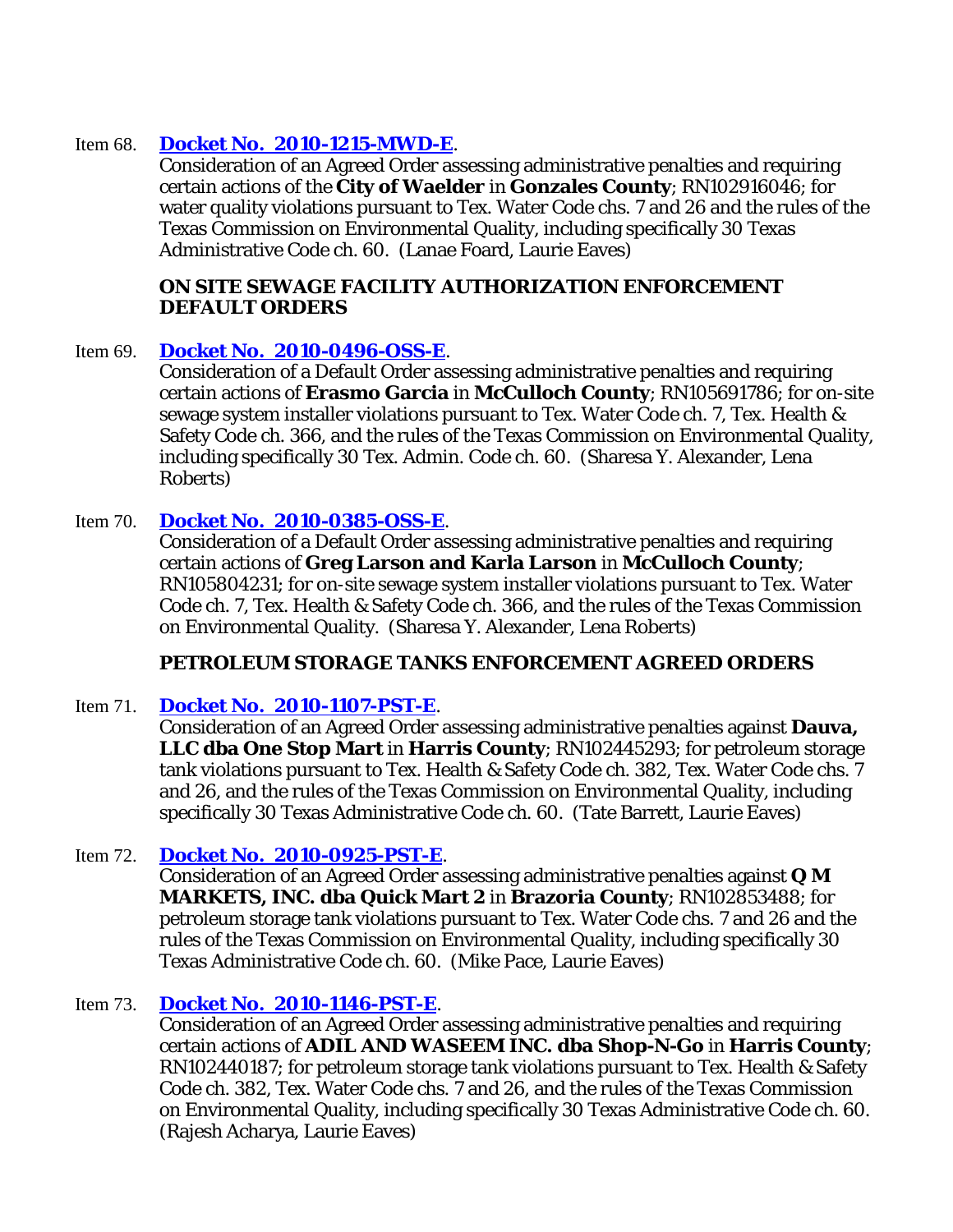## Item 74. **[Docket No. 2010-1481-PST-E](http://www7.tceq.state.tx.us/uploads/eagendas/Agendas/2011/1-26-2011/1481pst.pdf)**.

Consideration of an Agreed Order assessing administrative penalties against **RAHEELA ENTERPRISES INC. dba Fast Break Texaco** in **Harris County**; RN101446706; for petroleum storage tank violations pursuant to Tex. Water Code chs. 7 and 26 and the rules of the Texas Commission on Environmental Quality, including specifically 30 Texas Administrative Code ch. 60. (Cara Windle, Laurie Eaves)

## Item 75. **[Docket No. 2010-0805-PST-E](http://www7.tceq.state.tx.us/uploads/eagendas/Agendas/2011/1-26-2011/0805pst.pdf)**.

Consideration of an Agreed Order assessing administrative penalties against **Yeung Realty, Inc. dba Stop & Go 1 and Stop & Go 2** in **Victoria and Calhoun Counties**; RN102365939 and RN102363173; for petroleum storage tank violations pursuant to Tex. Water Code chs. 7 and 26 and the rules of the Texas Commission on Environmental Quality, including specifically 30 Texas Administrative Code ch. 60. (Todd Huddleson, Laurie Eaves)

## Item 76. **[Docket No. 2010-1049-PST-E](http://www7.tceq.state.tx.us/uploads/eagendas/Agendas/2011/1-26-2011/1049pst.pdf)**.

Consideration of an Agreed Order assessing administrative penalties and requiring certain actions of **Joseph David Fitts** in **Dewitt County**; RN101843498; for petroleum storage tank violations pursuant to Tex. Water Code chs. 7 and 26 and the rules of the Texas Commission on Environmental Quality, including specifically 30 Texas Administrative Code ch. 60. (Keith Frank, Laurie Eaves)

## Item 77. **[Docket No. 2010-1098-PST-E](http://www7.tceq.state.tx.us/uploads/eagendas/Agendas/2011/1-26-2011/1098pst.pdf)**.

Consideration of an Agreed Order assessing administrative penalties against **STAR FUELS, INC. dba Star Fuels Clarewood** in **Harris County**; RN102449485; for petroleum storage tank violations pursuant to Tex. Health & Safety Code ch. 382, Tex. Water Code ch. 7, and the rules of the Texas Commission on Environmental Quality, including specifically 30 Texas Administrative Code ch. 60. (Philip Aldridge, Laurie Eaves)

## Item 78. **[Docket No. 2010-0897-PST-E](http://www7.tceq.state.tx.us/uploads/eagendas/Agendas/2011/1-26-2011/0897pst.pdf)**.

Consideration of an Agreed Order assessing administrative penalties against **MURPHY OIL USA, INC. dba Murphy USA 6553** in **El Paso County**; RN102221306; for petroleum storage tank violations pursuant to Tex. Health & Safety Code ch. 382, Tex. Water Code ch. 7, and the rules of the Texas Commission on Environmental Quality, including specifically 30 Texas Administrative Code ch. 60. (Philip Aldridge, Laurie Eaves)

## Item 79. **[Docket No. 2010-0953-PST-E](http://www7.tceq.state.tx.us/uploads/eagendas/Agendas/2011/1-26-2011/0953pst.pdf)**.

Consideration of an Agreed Order assessing administrative penalties against **AMAKANOJIYA, INC dba Walkers Food Store** in **Galveston County**; RN101747632; for petroleum storage tank violations pursuant to Tex. Health & Safety Code ch. 382, Tex. Water Code ch. 7, and the rules of the Texas Commission on Environmental Quality, including specifically 30 Texas Administrative Code ch. 60. (Michael Meyer, Laurie Eaves)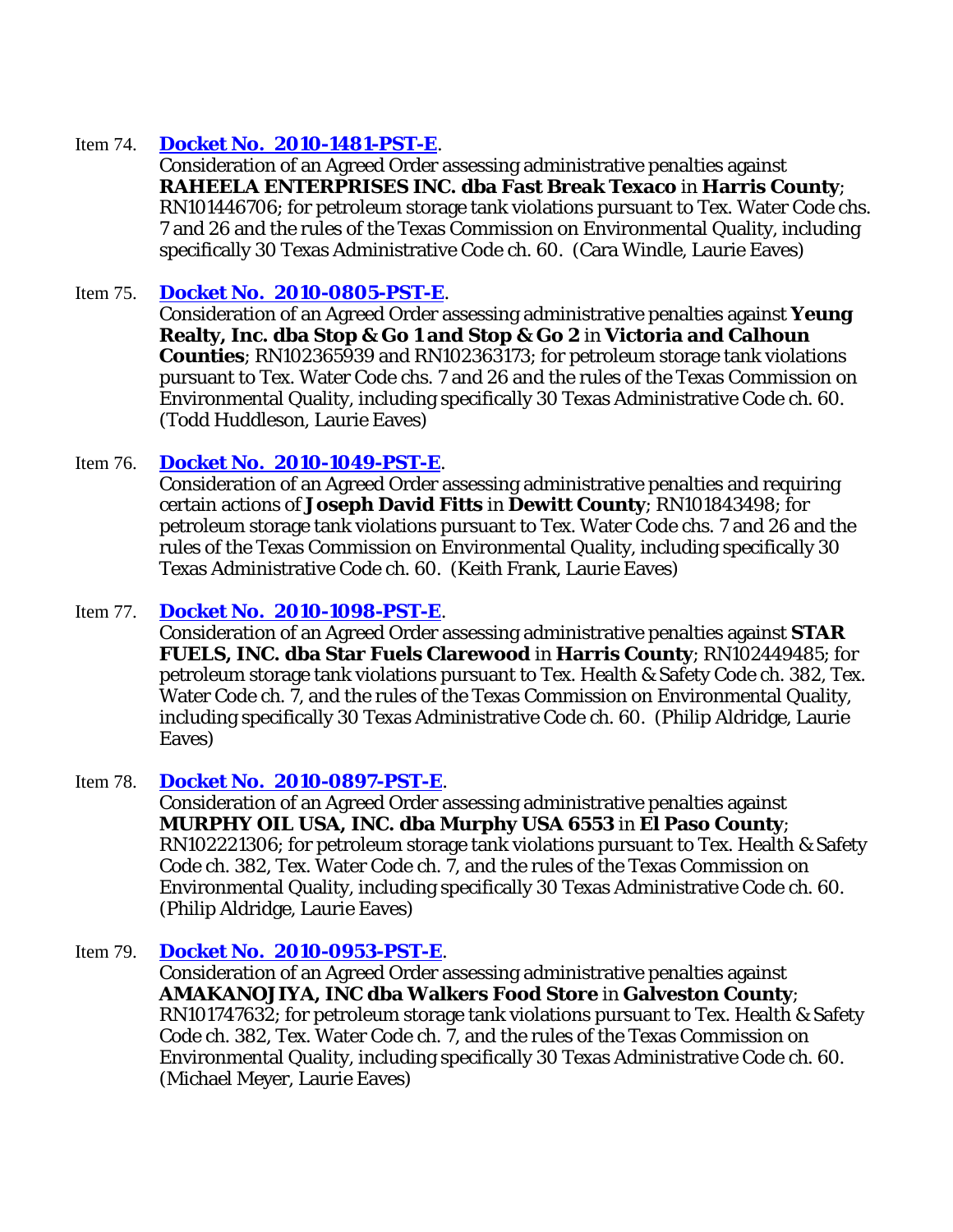## Item 80. **[Docket No. 2010-1131-PST-E](http://www7.tceq.state.tx.us/uploads/eagendas/Agendas/2011/1-26-2011/1131pst.pdf)**.

Consideration of an Agreed Order assessing administrative penalties and requiring certain actions of **NOORANI & BROTHERS, INC. dba Shop N Go** in **Harris County**; RN103020822; for petroleum storage tank violations pursuant to Tex. Health & Safety Code ch. 382, Tex. Water Code ch. 7, and the rules of the Texas Commission on Environmental Quality, including specifically 30 Texas Administrative Code ch. 60. (Keith Frank, Laurie Eaves)

## Item 81. **[Docket No. 2010-1042-PST-E](http://www7.tceq.state.tx.us/uploads/eagendas/Agendas/2011/1-26-2011/1042pst.pdf)**.

Consideration of an Agreed Order assessing administrative penalties against **Independent Oil Company dba Fuel Mart** in **Hill County**; RN101671709; for petroleum storage tank violations pursuant to Tex. Water Code chs. 7 and 26 and the rules of the Texas Commission on Environmental Quality, including specifically 30 Texas Administrative Code ch. 60. (Mike Pace, Laurie Eaves)

## Item 82. **[Docket No. 2010-1170-PST-E](http://www7.tceq.state.tx.us/uploads/eagendas/Agendas/2011/1-26-2011/1170pst.pdf)**.

Consideration of an Agreed Order assessing administrative penalties against **RETAIL MAX INC. dba Step N Go** in **Jefferson County**; RN102359528; for petroleum storage tank violations pursuant to Tex. Health & Safety Code ch. 382, Tex. Water Code chs. 7 and 26, and the rules of the Texas Commission on Environmental Quality, including specifically 30 Texas Administrative Code ch. 60. (Judy Kluge, Laurie Eaves)

## Item 83. **[Docket No. 2010-1083-PST-E](http://www7.tceq.state.tx.us/uploads/eagendas/Agendas/2011/1-26-2011/1083pst.pdf)**.

Consideration of an Agreed Order assessing administrative penalties and requiring certain actions of **NABIL ENTERPRISES, INC. dba Shop N Go 9** in **Harris County**; RN101433993; for petroleum storage tank violations pursuant to Tex. Health & Safety Code ch. 382, Tex. Water Code chs. 7 and 26, and the rules of the Texas Commission on Environmental Quality, including specifically 30 Texas Administrative Code ch. 60. (Tate Barrett, Laurie Eaves)

## Item 84. **[Docket No. 2010-0933-PST-E](http://www7.tceq.state.tx.us/uploads/eagendas/Agendas/2011/1-26-2011/0933pst.pdf)**.

Consideration of an Agreed Order assessing administrative penalties and requiring certain actions of **Charania, Inc.** in **Jasper County**; RN102016904; for petroleum storage tank violations pursuant to Tex. Water Code chs. 7 and 26 and the rules of the Texas Commission on Environmental Quality, including specifically 30 Texas Administrative Code ch. 60. (Thomas Jecha, P.G., Laurie Eaves)

## Item 85. **[Docket No. 2010-1014-PST-E](http://www7.tceq.state.tx.us/uploads/eagendas/Agendas/2011/1-26-2011/1014pst.pdf)**.

Consideration of an Agreed Order assessing administrative penalties and requiring certain actions of **STEINHAGEN OIL COMPANY, INC. dba Fastlane No. 28** in **Jefferson County**; RN101905560; for petroleum storage tank violations pursuant to Tex. Health & Safety Code ch. 382, Tex. Water Code ch. 7, and the rules of the Texas Commission on Environmental Quality, including specifically 30 Texas Administrative Code ch. 60. (Philip Aldridge, Laurie Eaves)

## Item 86. **[Docket No. 2010-1290-PST-E](http://www7.tceq.state.tx.us/uploads/eagendas/Agendas/2011/1-26-2011/1290pst.pdf)**.

Consideration of an Agreed Order assessing administrative penalties and requiring certain actions of **NOGALES PRODUCE, INC. dba Nogales Produce** in **Dallas**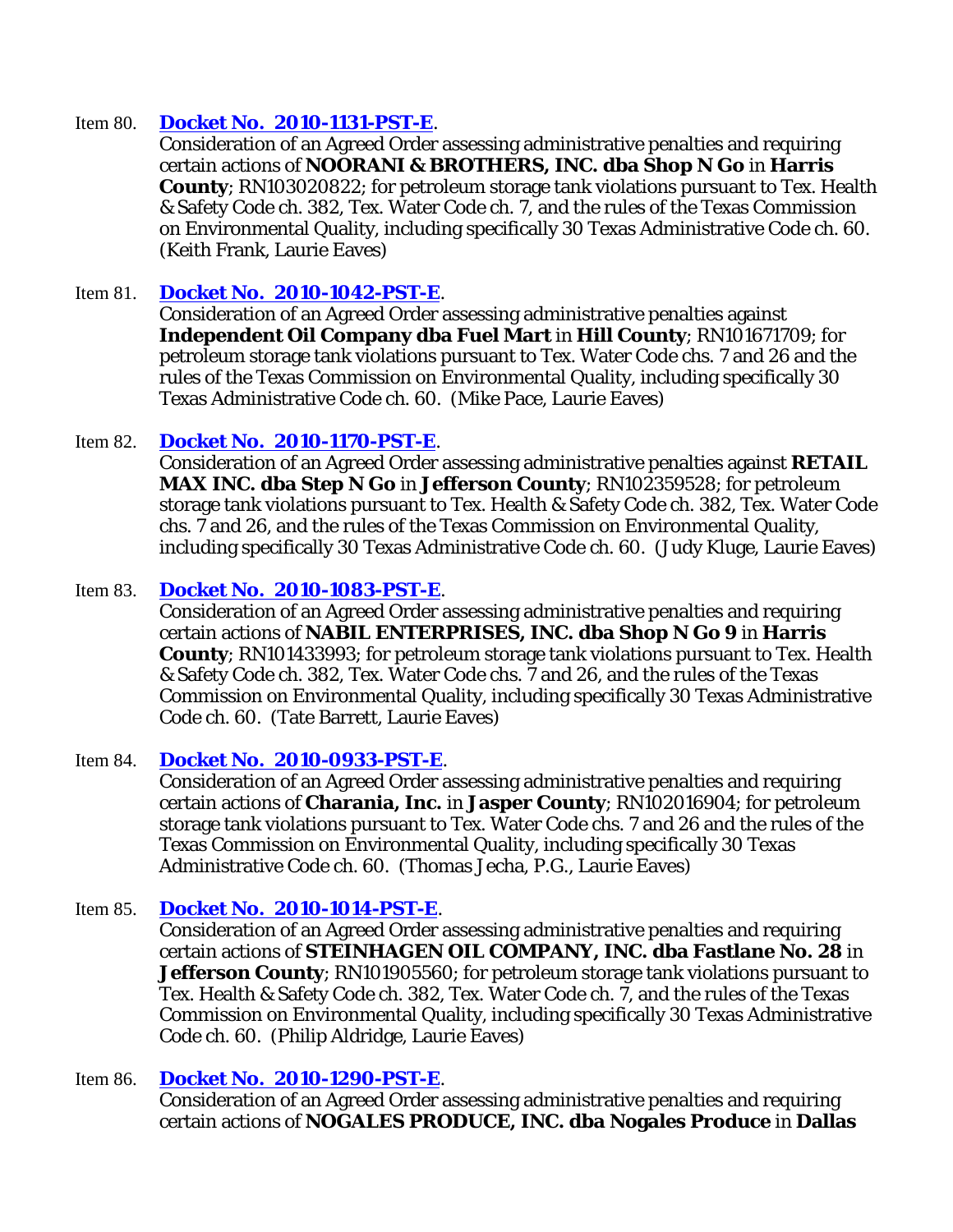**County**; RN101536662; for petroleum storage tank violations pursuant to Tex. Water Code chs. 7 and 26 and the rules of the Texas Commission on Environmental Quality, including specifically 30 Texas Administrative Code ch. 60. (Judy Kluge, Laurie Eaves)

## Item 87. **[Docket No. 2010-1071-PST-E](http://www7.tceq.state.tx.us/uploads/eagendas/Agendas/2011/1-26-2011/1071pst.pdf)**.

Consideration of an Agreed Order assessing administrative penalties against **Flying J Inc. dba Flying J Travel Plaza Orange** in **Orange County**; RN102056827; for petroleum storage tank violations pursuant to Tex. Health & Safety Code ch. 382, Tex. Water Code ch. 7, and the rules of the Texas Commission on Environmental Quality, including specifically 30 Texas Administrative Code ch. 60. (Judy Kluge, Laurie Eaves)

## Item 88. **[Docket No. 2008-0377-PST-E](http://www7.tceq.state.tx.us/uploads/eagendas/Agendas/2011/1-26-2011/0377pst.pdf)**.

Consideration of an Agreed Order assessing administrative penalties and requiring certain actions of **Hector Silva, Sr.** in **Frio County**; RN101737773; for petroleum storage tank violations pursuant to Tex. Water Code chs. 7 and 26 and the rules of the Texas Commission on Environmental Quality, including specifically 30 Tex. Admin. Code ch. 60. (Peipey Tang, Lena Roberts)

## Item 89. **[Docket No. 2010-1219-PST-E](http://www7.tceq.state.tx.us/uploads/eagendas/Agendas/2011/1-26-2011/1219pst.pdf)**.

Consideration of an Agreed Order assessing administrative penalties and requiring certain actions of **Saeed Zoobairie dba Oasis Mart** in **Travis County**; RN101434280; for petroleum storage tank violations pursuant to Tex. Water Code chs. 7 and 26 and the rules of the Texas Commission on Environmental Quality, including specifically 30 Texas Administrative Code ch. 60. (Thomas Greimel, Laurie Eaves)

## Item 90. **[Docket No. 2010-1142-PST-E](http://www7.tceq.state.tx.us/uploads/eagendas/Agendas/2011/1-26-2011/1142pst.pdf)**.

Consideration of an Agreed Order assessing administrative penalties against **Woochun Chung dba Bay Texaco** in **Harris County**; RN100874056; for petroleum storage tank violations pursuant to Tex. Health & Safety Code ch. 382, Tex. Water Code ch. 7, and the rules of the Texas Commission on Environmental Quality, including specifically 30 Texas Administrative Code ch. 60. (Michael Meyer, Laurie Eaves)

## Item 91. **[Docket No. 2009-1475-PST-E](http://www7.tceq.state.tx.us/uploads/eagendas/Agendas/2011/1-26-2011/1475pst.pdf)**.

Consideration of an Agreed Order assessing administrative penalties and requiring certain actions of **KD ALLSEASON, INC. d/b/a K D All Season 1** in **Harris County**; RN101908721; for petroleum storage tank violations pursuant to Tex. Water Code ch. 7, Tex. Health & Safety Code ch. 382, and the rules of the Texas Commission on Environmental Quality, including specifically 30 Tex. Admin. Code ch. 60. (Xavier Guerra, Lena Roberts)

## Item 92. **[Docket No. 2010-1229-PST-E](http://www7.tceq.state.tx.us/uploads/eagendas/Agendas/2011/1-26-2011/1229pst.pdf)**.

Consideration of an Agreed Order assessing administrative penalties and requiring certain actions of **PARKWAY FOOD MART, INC. dba Parkway Food Mart** in **Fort Bend County**; RN102267622; for petroleum storage tank violations pursuant to Tex. Health & Safety Code ch. 382, Tex. Water Code chs. 7 and 26, and the rules of the Texas Commission on Environmental Quality, including specifically 30 Texas Administrative Code ch. 60. (Andrea Park, Laurie Eaves)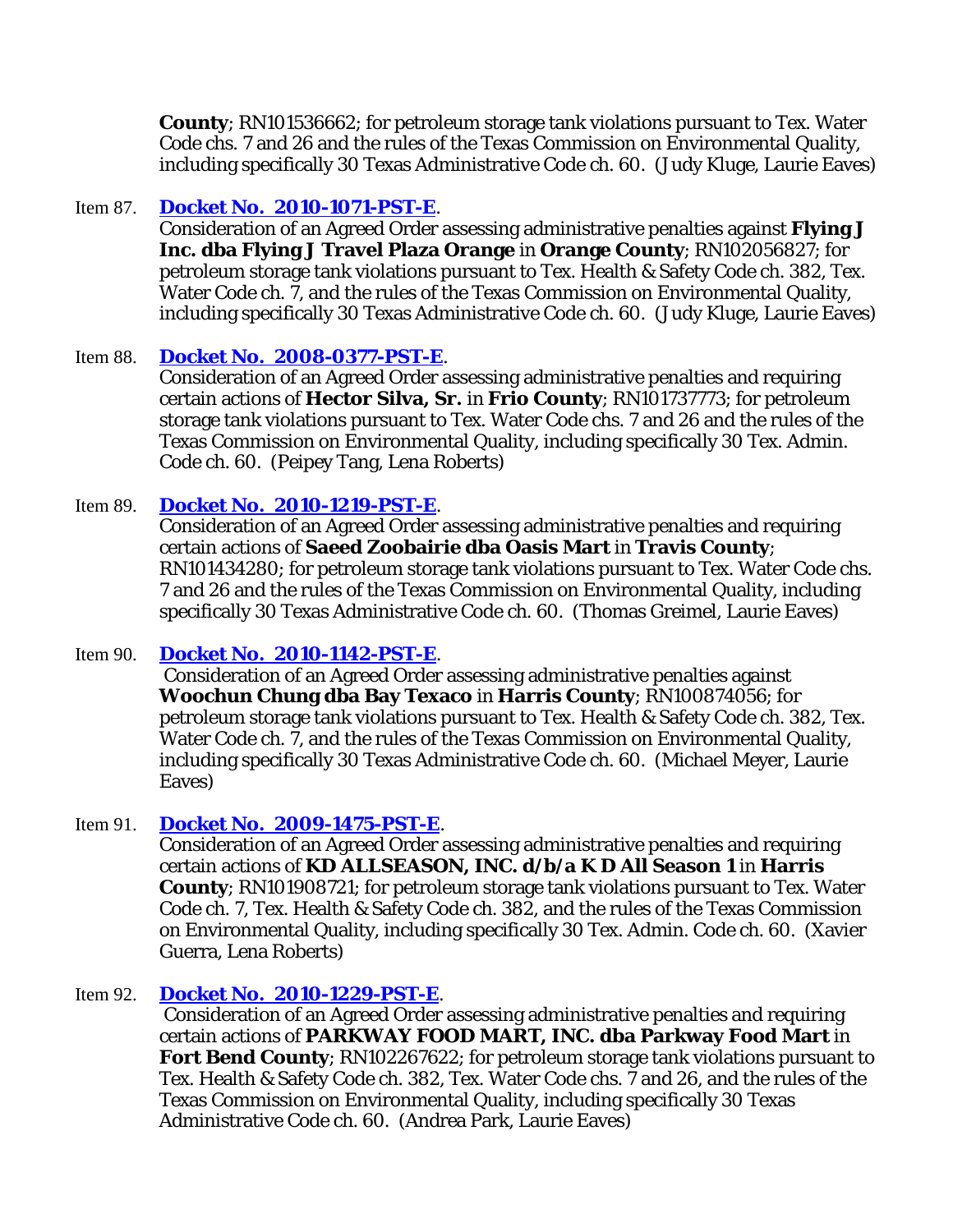## **PETROLEUM STORAGE TANKS ENFORCEMENT DEFAULT ORDERS**

## Item 93. **[Docket No. 2010-0832-PST-E](http://www7.tceq.state.tx.us/uploads/eagendas/Agendas/2011/1-26-2011/0832pst.pdf)**.

Consideration of a Default Order assessing administrative penalties and requiring certain actions of **Ramon Aguilar** in **Jefferson County**; RN101722809; for petroleum storage tank violations pursuant to Tex. Water Code chs. 5, 7 and 26 and the rules of the Texas Commission on Environmental Quality, including specifically 30 Tex. Admin. Code ch. 60. (Sharesa Y. Alexander, Lena Roberts)

## Item 94. **[Docket No. 2009-2055-PST-E](http://www7.tceq.state.tx.us/uploads/eagendas/Agendas/2011/1-26-2011/2055pst.pdf)**.

Consideration of a Default Order assessing administrative penalties and requiring certain actions of **Anna S. Fuller d/b/a FULLER OIL CO., Dude Fuller d/b/a FULLER OIL CO., and Prissy F. Knighten d/b/a FULLER OIL CO.** in **Hardin County**; RN100532803; for petroleum storage tank violations pursuant to Tex. Water Code chs. 5, 7 and 26 and the rules of the Texas Commission on Environmental Quality, including specifically 30 Tex. Admin. Code ch. 60. (Sharesa Y. Alexander, Lena Roberts)

## **PETROLEUM STORAGE TANKS ENFORCEMENT DEFAULT AND SHUTDOWN ORDERS**

## Item 95. **[Docket No. 2010-0377-PST-E](http://www7.tceq.state.tx.us/uploads/eagendas/Agendas/2011/1-26-2011/20100377pst.pdf)**.

Consideration of a Default and Shutdown Order assessing administrative penalties and requiring certain actions of **Jerry F. Waneck** in **Bastrop County**; RN101699528; for petroleum storage tank violations pursuant to Tex. Water Code chs. 7 and 26 and the rules of the Texas Commission on Environmental Quality, including specifically 30 Tex. Admin. Code ch. 60. (Tammy L. Mitchell, Lena Roberts)

## Item 96. **[Docket No. 2010-0300-PST-E](http://www7.tceq.state.tx.us/uploads/eagendas/Agendas/2011/1-26-2011/0300pst.pdf)**.

**Remanded to the Executive Director**

Consideration of a Default and Shutdown Order assessing administrative penalties and requiring certain actions of **R.G.B. Transportation Company, Inc.** in **El Paso County**; RN101654804; for petroleum storage tank violations pursuant to Tex. Water Code chs. 7 and 26 and the rules of the Texas Commission on Environmental Quality, including specifically 30 Tex. Admin. Code ch. 60. (Peipey Tang, Lena Roberts)

Item 97. **[Docket No. 2010-0611-PST-E](http://www7.tceq.state.tx.us/uploads/eagendas/Agendas/2011/1-26-2011/0611pst.pdf)**.

**Update attached to hyperlink**  $1/20/11$  11:30 AM

Consideration of a Default and Shutdown Order assessing administrative penalties and requiring certain actions of **Londonderry Enterprises, Inc. d/b/a New Londonderry Food Mart** in **Harris County**; RN102901535; for petroleum storage tank violations pursuant to Tex. Water Code chs. 7 and 26, Tex. Health & Safety Code ch. 382, and the rules of the Texas Commission on Environmental Quality, including specifically 30 Tex. Admin. Code ch. 60. (Tammy L. Mitchell, Lena Roberts)

## **PUBLIC WATER SYSTEM ENFORCEMENT AGREED ORDERS**

# Item 98. **[Docket No. 2010-0902-PWS-E](http://www7.tceq.state.tx.us/uploads/eagendas/Agendas/2011/1-26-2011/0902pws.pdf)**.

Consideration of an Agreed Order assessing administrative penalties and requiring certain actions of **Craig E. Adams** in **Harris County**; RN102320231; for public drinking water violations pursuant to Tex. Health & Safety Code ch. 341, Tex. Water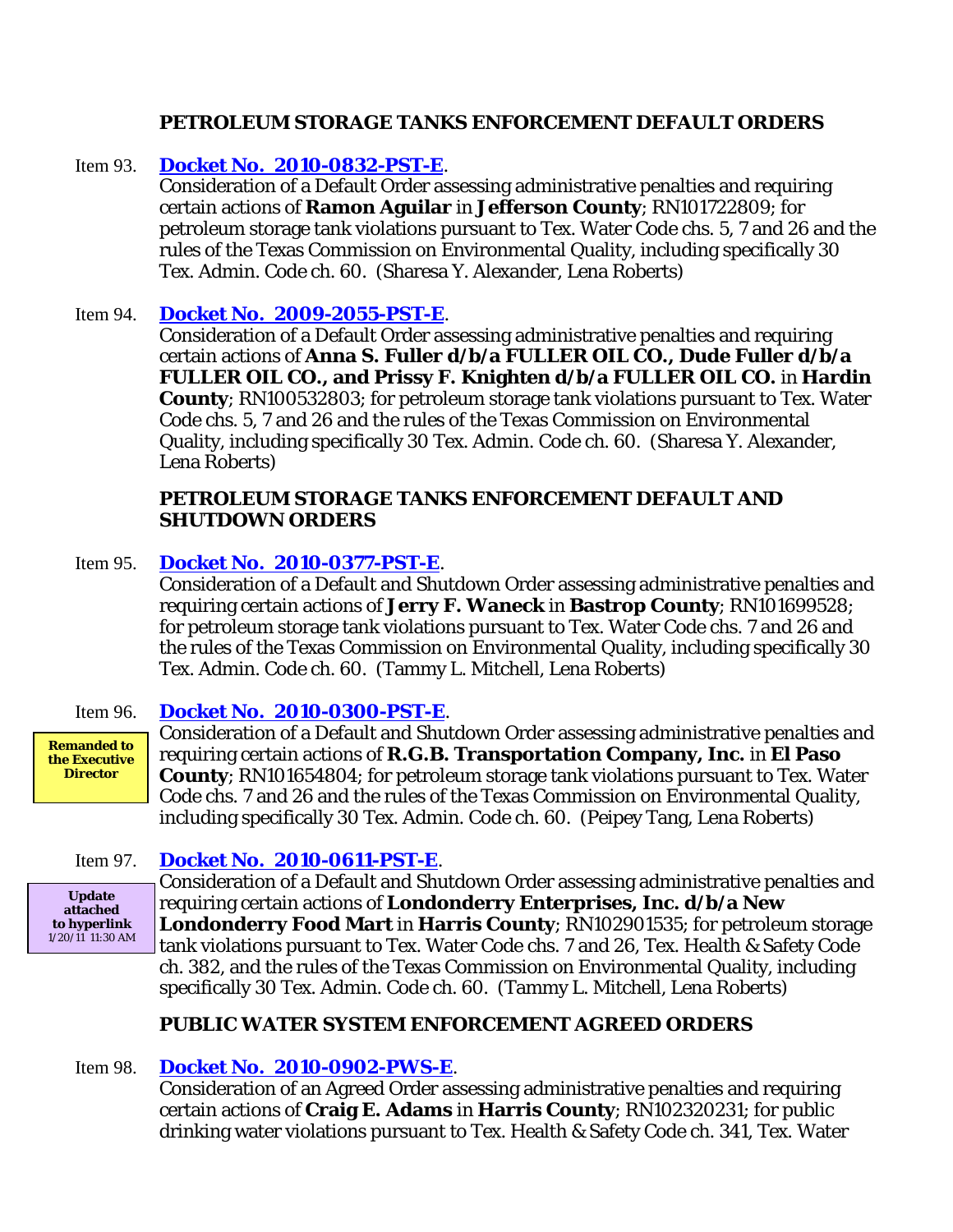Code ch. 5, and the rules of the Texas Commission on Environmental Quality. (Stephen Thompson, Laurie Eaves)

## Item 99. **[Docket No. 2010-0681-PWS-E](http://www7.tceq.state.tx.us/uploads/eagendas/Agendas/2011/1-26-2011/0681pws.pdf)**.

Consideration of an Agreed Order assessing administrative penalties against **Mary Alice Gonzalez dba Skate Plex** in **Randall County**; RN101218147; for public drinking water violations pursuant to Tex. Health & Safety Code ch. 341 and the rules of the Texas Commission on Environmental Quality. (Rebecca Clausewitz, Laurie Eaves)

#### Item 100. **[Docket No. 2010-1129-PWS-E](http://www7.tceq.state.tx.us/uploads/eagendas/Agendas/2011/1-26-2011/1129pws.pdf)**.

Consideration of an Agreed Order assessing administrative penalties against **Southwest Shipyard, L.P.** in **Harris County**; RN100248749; for public drinking water violations pursuant to Tex. Health & Safety Code ch. 341 and the rules of the Texas Commission on Environmental Quality. (Rebecca Clausewitz, Laurie Eaves)

#### Item 101. **[Docket No. 2010-0963-PWS-E](http://www7.tceq.state.tx.us/uploads/eagendas/Agendas/2011/1-26-2011/0963pws.pdf)**.

Consideration of an Agreed Order assessing administrative penalties and requiring certain actions of the **City of Collinsville** in **Grayson County**; RN101387173; for public drinking water violations pursuant to Tex. Health & Safety Code ch. 341 and the rules of the Texas Commission on Environmental Quality. (Stephen Thompson, Laurie Eaves)

## Item 102. **[Docket No. 2010-1172-PWS-E](http://www7.tceq.state.tx.us/uploads/eagendas/Agendas/2011/1-26-2011/1172pws.pdf)**.

Consideration of an Agreed Order assessing administrative penalties and requiring certain actions of **Wright City Water Supply Corporation** in **Smith County**; RN101238459; for public drinking water violations pursuant to Tex. Health & Safety Code ch. 341 and the rules of the Texas Commission on Environmental Quality. (Epifanio Villarreal, Laurie Eaves)

#### Item 103. **[Docket No. 2010-1024-PWS-E](http://www7.tceq.state.tx.us/uploads/eagendas/Agendas/2011/1-26-2011/1024pws.pdf)**.

**Update attached to hyperlink**  $1/20/11$  11:30 AM Consideration of an Agreed Order assessing administrative penalties against **Thomas B. Stucker** in **Montgomery County**; RN101272391; for public drinking water violations pursuant to Tex. Health & Safety Code ch. 341 and the rules of the Texas Commission on Environmental Quality. (Katy Schumann, Laurie Eaves)

## Item 104. **[Docket No. 2010-1067-PWS-E](http://www7.tceq.state.tx.us/uploads/eagendas/Agendas/2011/1-26-2011/1067pws.pdf)**.

Consideration of an Agreed Order assessing administrative penalties and requiring certain actions of the **City of Teague** in **Freestone County**; RN101417012; for public drinking water violations pursuant to Tex. Health & Safety Code ch. 341 and the rules of the Texas Commission on Environmental Quality. (Stephen Thompson, Laurie Eaves)

## Item 105. **[Docket No. 2010-0869-PWS-E](http://www7.tceq.state.tx.us/uploads/eagendas/Agendas/2011/1-26-2011/0869pws.pdf)**.

Consideration of an Agreed Order assessing administrative penalties and requiring certain actions of **CVS Pharmacy, Inc.** in **Harris County**; RN102878139; for public drinking water violations pursuant to Tex. Health & Safety Code ch. 341, Tex. Water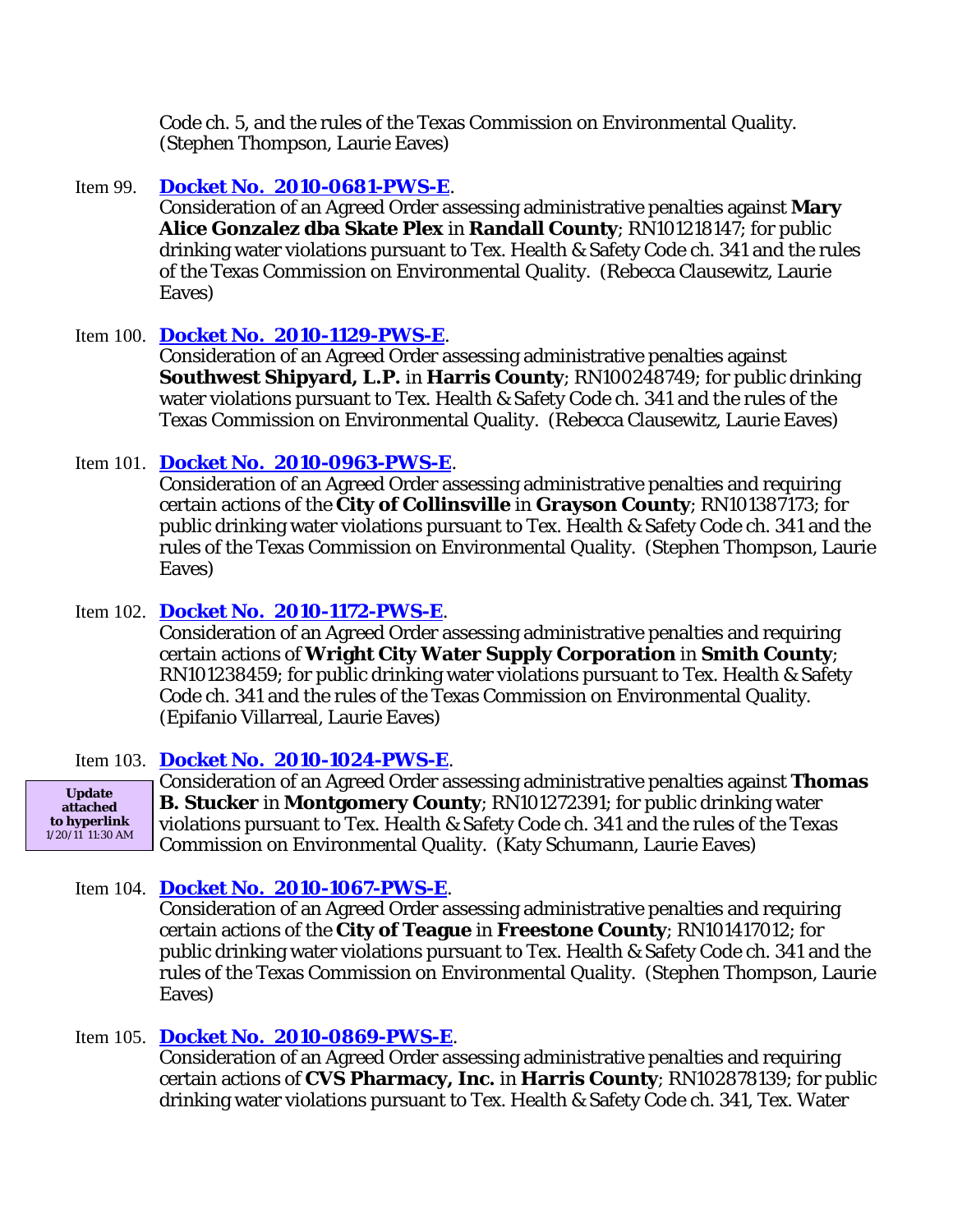Code ch. 5, and the rules of the Texas Commission on Environmental Quality. (Andrea Linson-Mgbeoduru, Laurie Eaves)

## Item 106. **[Docket No. 2010-1106-PWS-E](http://www7.tceq.state.tx.us/uploads/eagendas/Agendas/2011/1-26-2011/1106pws.pdf)**.

Consideration of an Agreed Order assessing administrative penalties and requiring certain actions of **Swenson Water Supply Corporation** in **Stonewall County**; RN101278083; for public drinking water violations pursuant to Tex. Health & Safety Code ch. 341 and the rules of the Texas Commission on Environmental Quality. (Rebecca Clausewitz, Laurie Eaves)

#### Item 107. **[Docket No. 2010-0892-PWS-E](http://www7.tceq.state.tx.us/uploads/eagendas/Agendas/2011/1-26-2011/0892pws.pdf)**.

Consideration of an Agreed Order assessing administrative penalties and requiring certain actions of **Good Shepherd Residential Treatment Centre, Inc.** in **Harris County**; RN101232692; for public water supply violations pursuant to Tex. Health & Safety Code ch. 341 and the rules of the Texas Commission on Environmental Quality. (Rebecca Clausewitz, Laurie Eaves)

## **WASTEWATER OPERATOR CERTIFICATION ENFORCEMENT DEFAULT ORDER**

#### Item 108. **[Docket No. 2010-0813-WOC-E](http://www7.tceq.state.tx.us/uploads/eagendas/Agendas/2011/1-26-2011/0813woc.pdf)**.

Consideration of a Default Order assessing administrative penalties and requiring certain actions of **Daniel Galvan, Jr.** in **Matagorda County**; RN104455647; for occupational licensing violations pursuant to Tex. Water Code chs. 7, 26 and 37 and the rules of the Texas Commission on Environmental Quality. (Sharesa Y. Alexander, Lena Roberts)

## **RULE MATTERS**

#### Item 109. **[Docket No. 2010-0251-RUL](http://www.tceq.state.tx.us/rules/pendadopt.html)**.

Consideration of adoption of the repeal of and new Section 106.352 of **30 Texas Administrative Code (TAC) Chapter 106**, Permits by Rule and the issuance of a new non-rule air quality standard permit. Consideration of the withdrawal of the proposed repeal of Section 116.620 of **30 TAC Chapter 116**, Control of Air Pollution by Permits for New Construction or Modification. The rulemaking in Chapter 106 and the new air quality standard permit update control requirements based on the latest information on emissions from oil and gas production facilities while providing control flexibility, authorize maintenance, startup, and shutdown operations, and require a single site-wide authorization for oil and gas production facilities. The proposed Chapter 106 and Chapter 116 rule actions and the public notice of the new standard permit were published in the August 13, 2010, issue of the *Texas Register* (35 TexReg 6937, 6997, 7109, respectively). (Beecher Cameron, Benjamin Rhem) (Rule Project No. 2010-018-106-PR)

## Item 110. **[Docket No. 2010-0878-RUL](http://www.tceq.state.tx.us/rules/pendprop.html)**.

Consideration for publication of, and hearing on, proposed amendments to **30 TAC Chapter 114**, Control of Air Pollution from Motor Vehicles, Subchapter J, Operational Controls for Motor Vehicles, Division 2, Locally Enforced Motor Vehicle Idling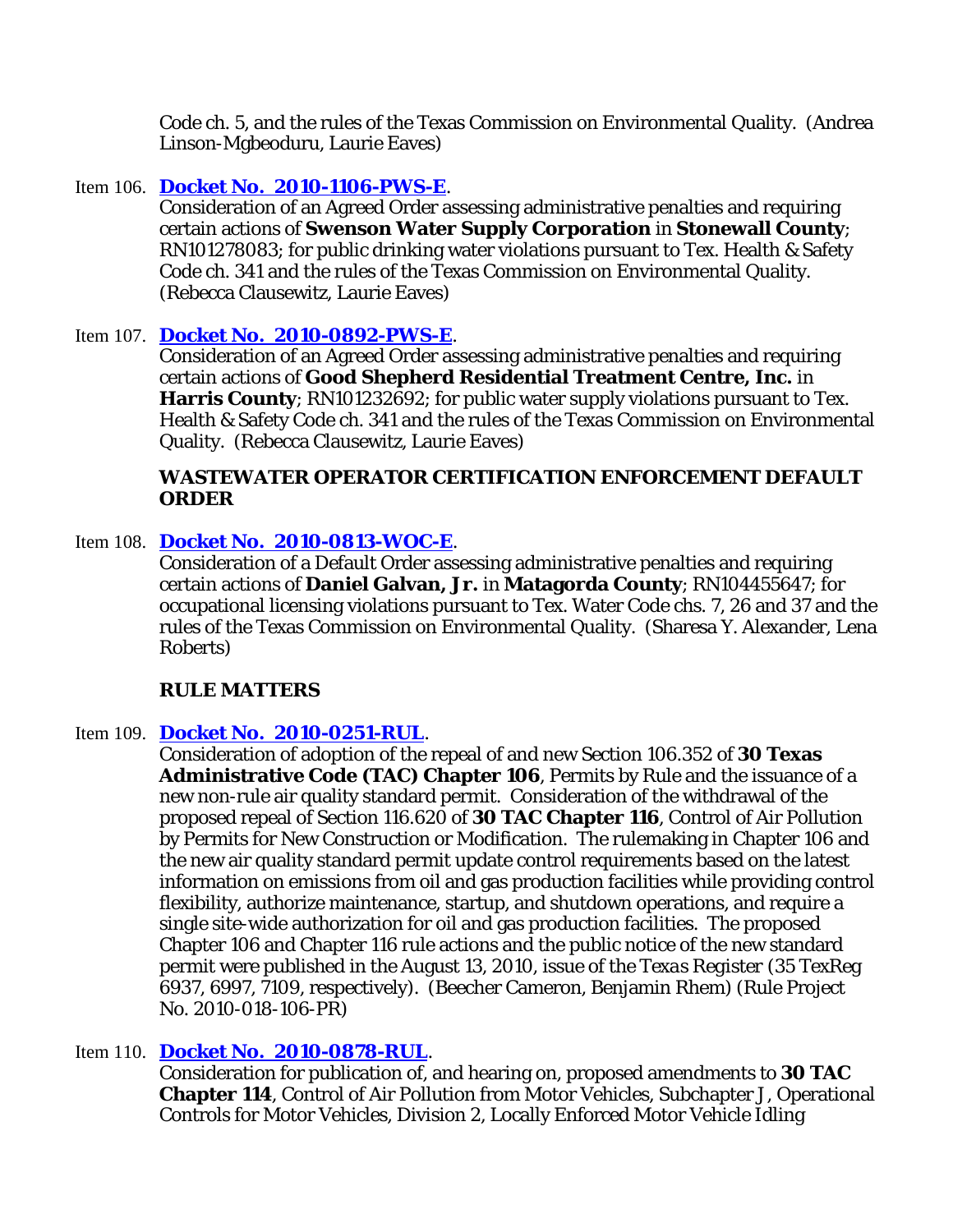Limitations, Sections 114.512 and 114.517, and corresponding revisions to the state implementation plan. The proposed rulemaking would allow enforcement year-round; remove the expired prohibition for drivers using sleeper berths to idle in residential areas, school zones, and near hospitals; and remove expiration dates that are no longer applicable. Additionally, the proposed rulemaking would remove the duplicative exemption for a motor vehicle that has a gross vehicle weight rating of 14,000 pounds or less and replace it with a new exemption for armored vehicles; and retain the exemption for a motor vehicle when idling for heating or air conditioning while a driver is using the vehicle's sleeper berth for a government-mandated rest period and not within two miles of a facility offering external heating or conditioning, which expired on September 1, 2009. (Nina Castillo, Ross Henderson) (Rule Project No. 2009-054-114-EN)

## Item 111. **[Docket No. 2010-1397-RUL](http://www.tceq.state.tx.us/rules/pendprop.html)**.

Consideration for publication of, and hearing on, proposed amendment to Section 293.44 of **30 TAC Chapter 293**, Water Districts. The proposed rulemaking would facilitate regionalization and cooperative planning among water districts and other local government entities by providing clear authorization in the Commission's rules for a determination of a district's allowable cost participation in regional water, wastewater, and/or drainage facilities based on a cost-benefit analysis. (Greg Charles, Christiaan Siano) (Rule Project No. 2010-050-293-OW)

## Item 112. **[Docket No. 2010-0642-RUL](http://www.tceq.state.tx.us/rules/pendadopt.html)**.

Consideration of the adoption of the repeal of Sections 115.541, 115.542, and 115.545; new Sections 115.540 - 115.542, and 115.545; and amendments to Sections 115.543, 115.544, 115.546, 115.547, and 115.549 of **30 TAC Chapter 115**, Control of Air Pollution from Volatile Organic Compounds and corresponding revisions to the state implementation plan. The adoption will reformat the existing rule to simplify and clarify rule requirements. The adopted rulemaking will also make changes that provide additional flexibility for affected owners or operators by allowing for the use of alternative control options. Adopted changes will also facilitate rule enforcement. The proposed rules were published in the August 13, 2010, issue of the *Texas Register* (35 TexReg 6976). (Eddy Lin, Amy Browning) (Rule Project No. 2009-036-115-EN)

## Item 113. **[Docket No. 2010-1526-RUL](http://www.tceq.state.tx.us/rules/pendprop.html)**.

Consideration for publication of, and hearing on, the proposed amendment to **30 TAC Chapter 328**, Waste Minimization and Recycling, Subchapter F, Management of Used or Scrap Tires, Section 328.66. The proposed rulemaking would remove the requirement for applicants of Land Reclamation Projects Using Tires (LRPUT) to publish public notice in counties adjoining the county where the facility is proposed to be located. (Brooke Jackson, Steve Shepherd) (Rule Project No. 2010-059-328-CE)

## Item 114. **[Docket No. 2011-1684-RUL](http://www.tceq.state.tx.us/rules/pendprop.html)**.

Consideration for publication of, and hearing on, proposed amendments to Section 334.560 of **30 TAC Chapter 334**, Underground and Aboveground Storage Tanks. The rulemaking would amend 30 TAC Chapter §334.560 "Reimbursable Cost Specifications" to increase certain reimbursable amounts relating to: (1) offsite access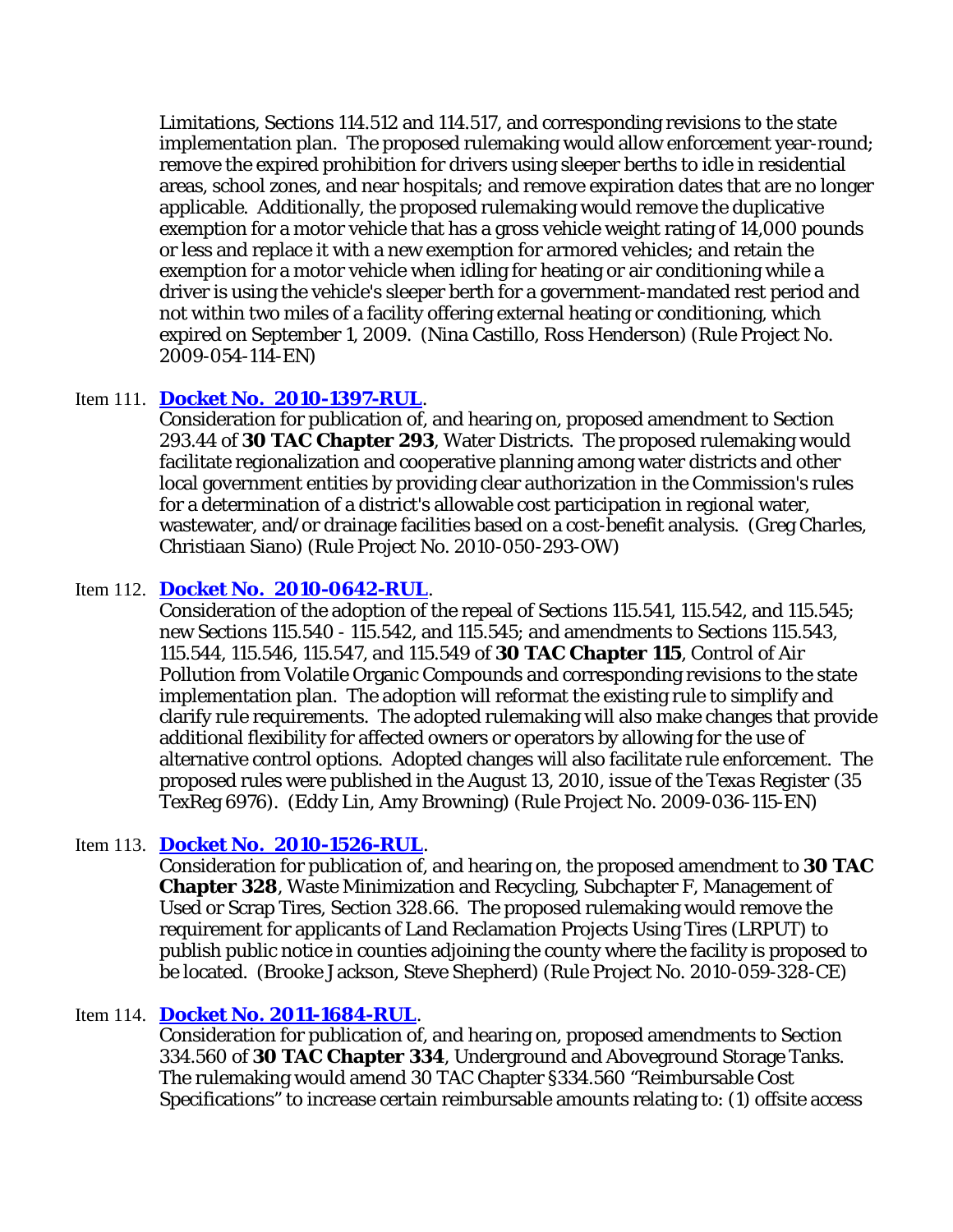fees charged by municipalities; (2) waste disposal costs; and (3) per diem costs. (Jonathan Walling, Cullen McMorrow) (Rule Project No. 2011-004-334-CE)

## **PUBLIC COMMENT SESSION**

Item 115. The Commission will receive comments from the public on any matters within the jurisdiction of the TCEQ, with the exception of pending permitting matters or other contested cases which are subject to the ex parte prohibition found in Texas Government Code §2001.061. In the interest of time, speakers will be limited to three minutes each, with the total time for public comment limited to one hour.

## **EXECUTIVE MEETING**

## Item 116. **Docket No. 2011-0001-EXE**.

The Commission will conduct a closed meeting to deliberate the appointment, employment, evaluation, reassignment, duties, discipline, or dismissal of the Commission's Executive Director and General Counsel, as permitted by Section 551.074 of the Texas Open Meetings Act, Chapter 551 of the Government Code. The Commission may also meet in open meeting to take action on this matter as required by Section 551.102 of the Texas Open Meetings Act, Chapter 551 of the Government Code.

## Item 117. **Docket No. 2011-0002-EXE.**

The Commission will conduct a closed meeting to receive legal advice and will discuss pending or contemplated litigation, settlement offers, and/or the appointment, employment, evaluation, reassignment, duties, discipline or dismissal of specific Commission employees, as permitted by Sections 551.071 and 551.074, the Open Meetings Act, codified as Chapter 551 of the Government Code. The Commission may also meet in open meeting to take action on legal or personnel matters considered in the closed meeting as required by Section 551.102 of the Texas Open Meetings Act, Chapter 551 of the Government Code.

## Item 118. **Docket No. 2011-0003-EXE**.

The Commission will conduct a closed meeting to discuss their duties, roles, and responsibilities as Commissioners of the TCEQ pursuant to Section 551.074 of the Open Meetings Act, Codified as Chapter 551 of the Government Code. The Commission may also meet in open meeting to take action on this matter as required by Section 551.102 of the Texas Open Meetings Act, Chapter 551 of the Government Code.

**(PERSONS WITH DISABILITIES WHO PLAN TO ATTEND THE TCEQ AGENDA AND WHO MAY NEED AUXILIARY AIDS OR SERVICES SUCH AS INTERPRETERS FOR PERSONS WHO ARE DEAF OR HEARING IMPAIRED, READERS, LARGE PRINT, OR BRAILLE ARE REQUESTED TO CONTACT OFFICE OF THE CHIEF CLERK AT (512) 239-3300 AT LEAST TWO (2) WORK DAYS PRIOR TO THE AGENDA, SO THAT APPROPRIATE ARRANGEMENTS CAN BE MADE. PERSONS WHO DESIRE THE ASSISTANCE OF AN INTERPRETER IN CONJUNCTION WITH THEIR ORAL PRESENTATION AT THIS TCEQ AGENDA ARE REQUESTED TO**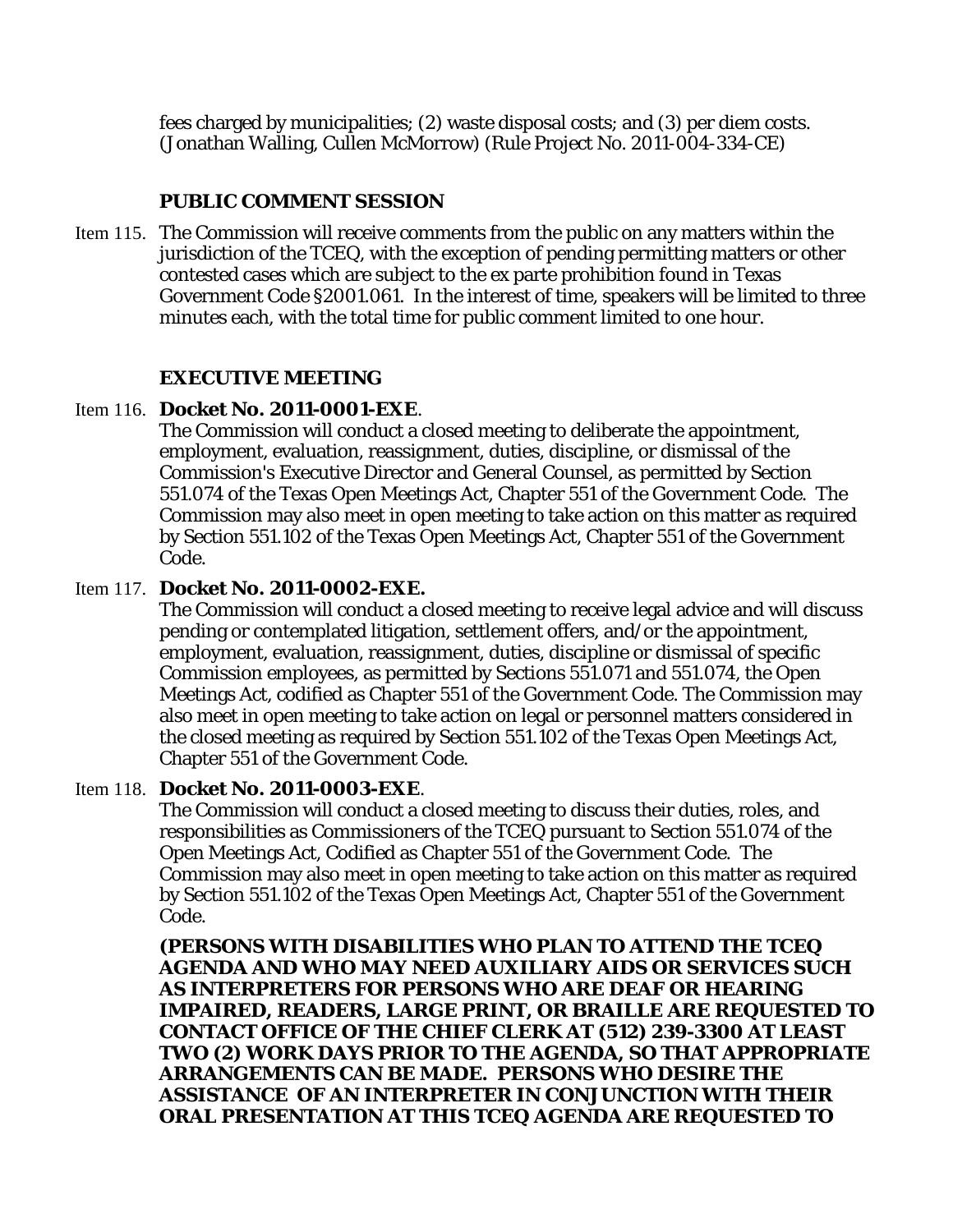## **CONTACT THE OFFICE OF THE CHIEF CLERK AT (512) 239-3300 AT LEAST FIVE (5) WORK DAYS PRIOR TO THE AGENDA SO THAT APPROPRIATE ARRANGEMENTS CAN BE MADE.)**

**REGISTRATION FOR AGENDA STARTS AT 8:45 A.M. AND WILL CONTINUE UNTIL 9:30 A.M. PLEASE REGISTER BETWEEN THESE TIMES. LATE REGISTRATION COULD RESULT IN YOUR MISSING THE OPPORTUNITY TO COMMENT ON YOUR ITEM.**

**THE PUBLIC CAN VIEW LIVE AND ARCHIVED TCEQ MEETINGS ON THE INTERNET AT NO COST, AT: HTTP://WWW.TEXASADMIN.COM/tceq.shtml**